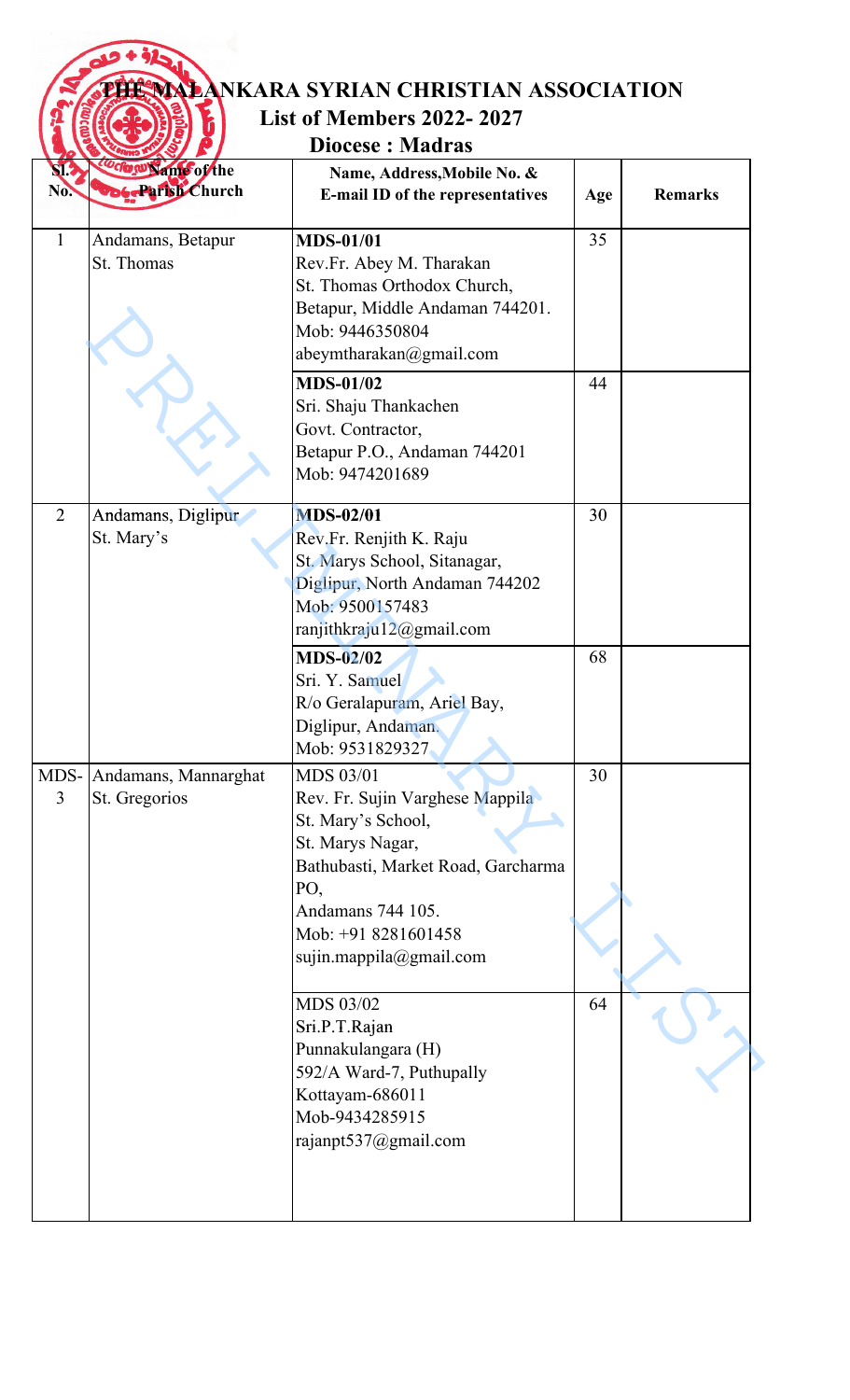| <b>MDS-</b> | Andamans, Mayabunder                         | <b>MDS 04/01</b><br>Rev. Fr. Sandeep S Mathews<br>St. Mary's School, Pokkodera<br>Mayabunder,<br>North Andamans 744204.<br>Mob: +91 9946907256<br>sandeepsmathews@gmail.com        | 33 |  |
|-------------|----------------------------------------------|------------------------------------------------------------------------------------------------------------------------------------------------------------------------------------|----|--|
|             |                                              | MDS 04/02<br>Sri.Aju Joseph<br><b>St.George Constructions</b><br>Pokkadea, Mayabunder<br>A&N Islands-744204<br>Mob-9531998888<br>intermationalblitz@gmail.com                      | 32 |  |
| 5           | Andamans, Port Blair St.<br>Mary's Cathedral | <b>MDS-05/01</b><br>Rev.Fr. Biju Mathai<br>St. Marys Orthodox Cathedral,<br>Mohanpura, Port Blair 744101.<br>Mob: 9567282971<br>pulickalachen@gmail.com                            | 49 |  |
|             |                                              | <b>MDS-05/02</b><br>Sri. Alex Varghese<br>St. Marys Orthodox Cathedral,<br>Mohanpura, Port Blair 744101.<br>Mob: 9679566060<br>alex-joeljohan@yahoo.com                            | 57 |  |
|             |                                              | <b>MDS-05/03</b><br>Sri. Jose P. John<br>St. Marys Orthodox Cathedral,<br>Mohanpura, Port Blair 744101.<br>Mob: 9474261797<br>josejayesh 68@yahoo.com                              |    |  |
| 6           | Andamans, Rangat<br>St. Gregorios            | <b>MDS-06/01</b><br>Rev.Fr. Aneesh Kunjappan<br>St. Marys School, Near T.V. Centre,<br>Sabari, Rangat,<br>Middle Andaman 744205.<br>Mob: 9476037717<br>franeeshkunjappan@gmail.com | 32 |  |
|             |                                              | <b>MDS-06/02</b><br>Sri. Royce V.T.<br>Near DFO Residence,<br>Rampur, Rangat,<br>Andaman - 744205<br>Mob: 9474218202                                                               | 48 |  |
| 7           | MDS- Australia, Adelaide St.<br>Gregorios    | <b>MDS 07/01</b><br>Rev. Fr. Sinu Jacob<br>2B, Tolmer Road, Elizabeth Park<br>Adelaide, SA-5113, Ausralia<br>Mob: 0061 480131501<br>dn.jacobgeorge@gmail.com                       | 36 |  |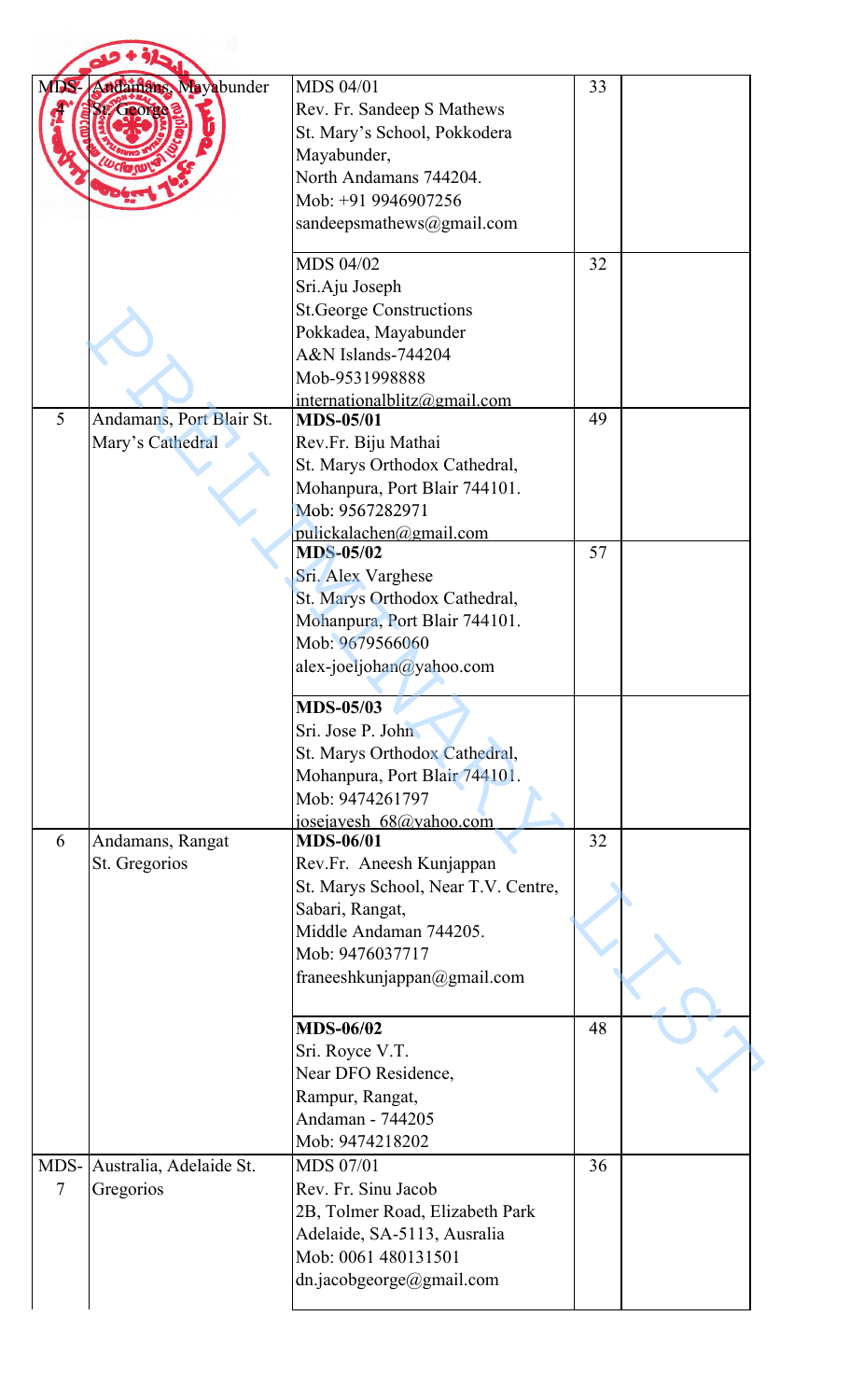|      |                             | MDS 07/02                          | 51 |  |
|------|-----------------------------|------------------------------------|----|--|
|      |                             | Sri.Biju Kuriakose                 |    |  |
|      |                             | 81, Nelson Street                  |    |  |
|      |                             | Kilburn, SA-5084                   |    |  |
|      |                             | Mob-+61466352424                   |    |  |
|      | MDS-Australia, Brisbane St. | <b>MDS 08/01</b>                   | 36 |  |
| 8    | George                      | Rev. Fr. Jacks Jacob               |    |  |
|      |                             | 479. Mount Petrie Road             |    |  |
|      |                             | Mackenzie, QLD-4156                |    |  |
|      |                             | Brisbane, Australia                |    |  |
|      |                             | Mob-0061-466081967                 |    |  |
|      |                             | jacksjacob007@gmail.com            |    |  |
|      |                             |                                    |    |  |
|      |                             | <b>MDS 08/02</b>                   | 36 |  |
|      |                             | Sri.Joby Micheal Varghese          |    |  |
|      |                             | 51 Kurago ST                       |    |  |
|      |                             | Chermstide West                    |    |  |
|      |                             | Brisbane, OLD, 4032                |    |  |
|      |                             | $+61430063312$                     |    |  |
|      |                             | jobymvarghese@gmail.com            |    |  |
|      |                             |                                    |    |  |
|      |                             | <b>MDS 08/03</b>                   | 34 |  |
|      |                             | Sri.Sunil Abraham                  |    |  |
|      |                             | 5 Pinnade Circuit                  |    |  |
|      |                             | Healthwood, QID 4100               |    |  |
|      |                             | $+614049972109$                    |    |  |
|      |                             | snlabraham@gmail.com               |    |  |
|      |                             |                                    |    |  |
|      |                             |                                    |    |  |
| MDS- | Australia, Canberra St.     | <b>MDS 09/01</b>                   | 34 |  |
| 9    | Gregorios                   | Rev. Fr. Bibin Daniel              |    |  |
|      |                             | 15, Macnamara Place                |    |  |
|      |                             | Chisholm, Canberra-2905, Australia |    |  |
|      |                             | Mob-+61 468766945                  |    |  |
|      |                             | bibindaniel88@gmail.com            |    |  |
|      |                             |                                    |    |  |
|      |                             | MDS 09/02                          | 50 |  |
|      |                             | Sri.Jacob Tharakan Vadakkedathu    |    |  |
|      |                             | 6 Hitchon Place                    |    |  |
|      |                             | Nicholla                           |    |  |
|      |                             | ACT, Australia-2913                |    |  |
|      |                             | Mob-0431538867                     |    |  |
|      |                             | itharakan@hotmail.com              |    |  |
| 10   | Australia, Melbourne St.    | <b>MDS-10/01</b>                   | 65 |  |
|      | Mary's Cathedral            | Rev.Fr. Isac C.A.                  |    |  |
|      |                             | 118-122, Nicholson Street,         |    |  |
|      |                             | Coburg East,                       |    |  |
|      |                             | Melbourne, Victoria 3058           |    |  |
|      |                             | +61 466460552, +61 393837944       |    |  |
|      |                             | isacachen18@gmail.com              |    |  |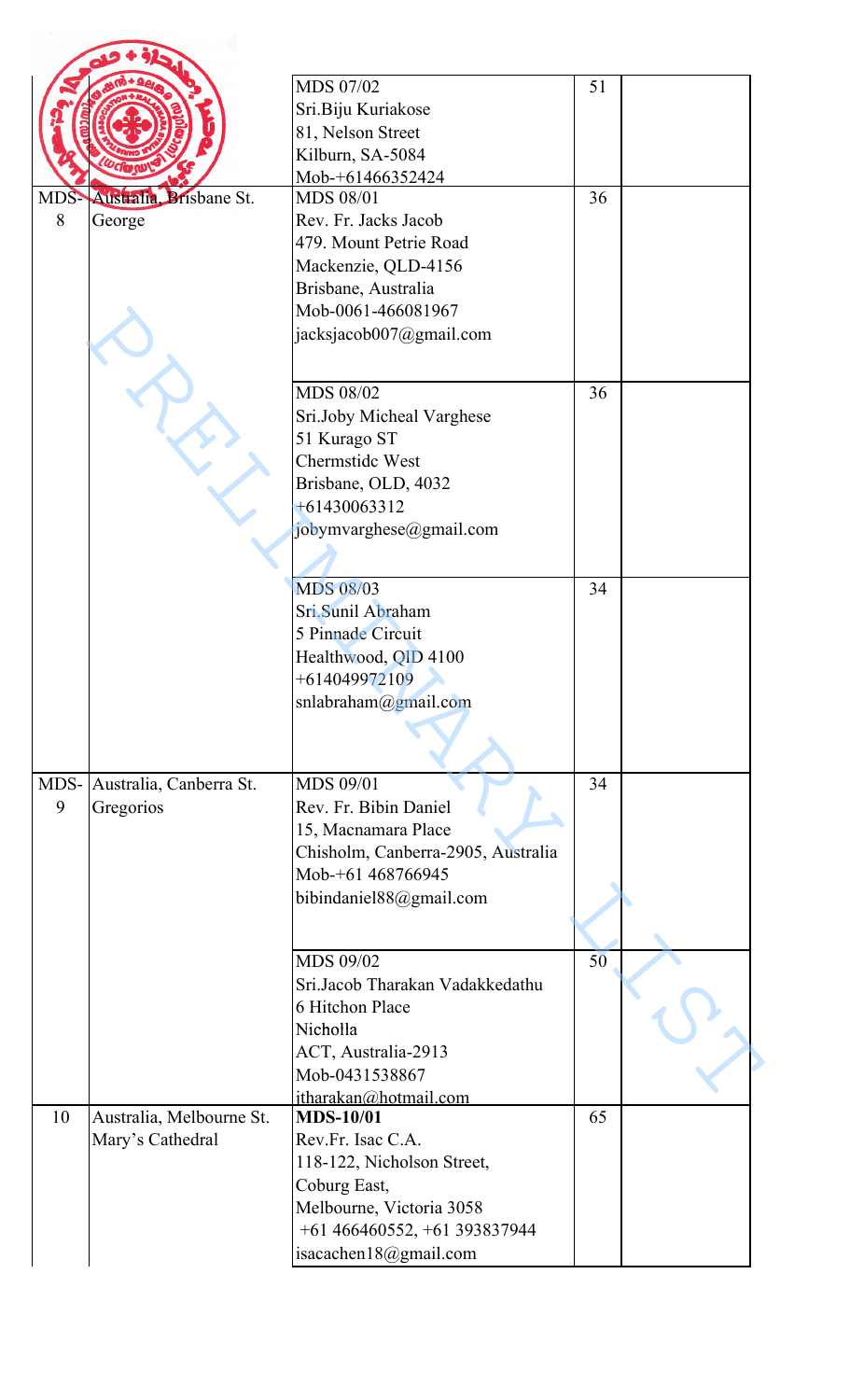|            |                                                | <b>MDS-10/02</b><br>Sri. Alexander John<br>148, Greenvalb Dr.,<br>Greenvale, Victoria 3059.                                                                                             | 70 |  |
|------------|------------------------------------------------|-----------------------------------------------------------------------------------------------------------------------------------------------------------------------------------------|----|--|
|            |                                                | <b>MDS-10/03</b><br>Sri. Thomas Panicker<br>52, Rhyolite Drive,<br>Graigieburn,<br>Victoria 30-64.                                                                                      | 52 |  |
| 11         | MDS- Australia, Perth St. George               | <b>MDS</b> 11/01<br>Rev. Fr. Zachariah Mathew<br>18 Torbay Street, Midvale,<br>Western Australia.<br>Mob-+61416076417<br>zak.math@gmail.com                                             | 43 |  |
| MDS-<br>12 | Australia, Sydney St.<br>Mary's                | MDS 12/01<br>Rev. Fr. Jithin Joy Mathew<br>12 Tanbark, Dural Place,<br>Sydney, Dual 2158, NSW.<br>Mob +61 434 874 696<br>jimatthai@gmail.com                                            | 30 |  |
|            |                                                | <b>MDS 12/02</b><br>Sri.Shiju Thomas<br>16 Yanderra GR<br>Cherry Brook, NSW-2126<br>Mob-+61435870603<br>shijugetsmail@gmail.com                                                         | 44 |  |
| 13         | MDS- Australia, Sydney St.<br>Thomas Cathedral | <b>MDS 13/01</b><br>Rev. Fr. Thomas Varghese,<br>St. Thomas Orthodox Cathedral<br>6 Village Way, Wattle Grove,<br>Sydney-2173, Australia.<br>$+61411867070$<br>rev_tomv@optusnet.com.au | 62 |  |
|            |                                                | MDS 13/02<br>Sri.Baby Zacharaih<br>191 A Kingstreet<br>Mascot 2020<br><b>NSW</b><br>Mob-0061413627093                                                                                   | 58 |  |
|            |                                                | MDS 13/03<br>Sri. Wilson Thomas<br>132 Austrails Ave<br><b>Wattu Grove</b><br>NSW-2173<br>Ph-0411310949                                                                                 | 46 |  |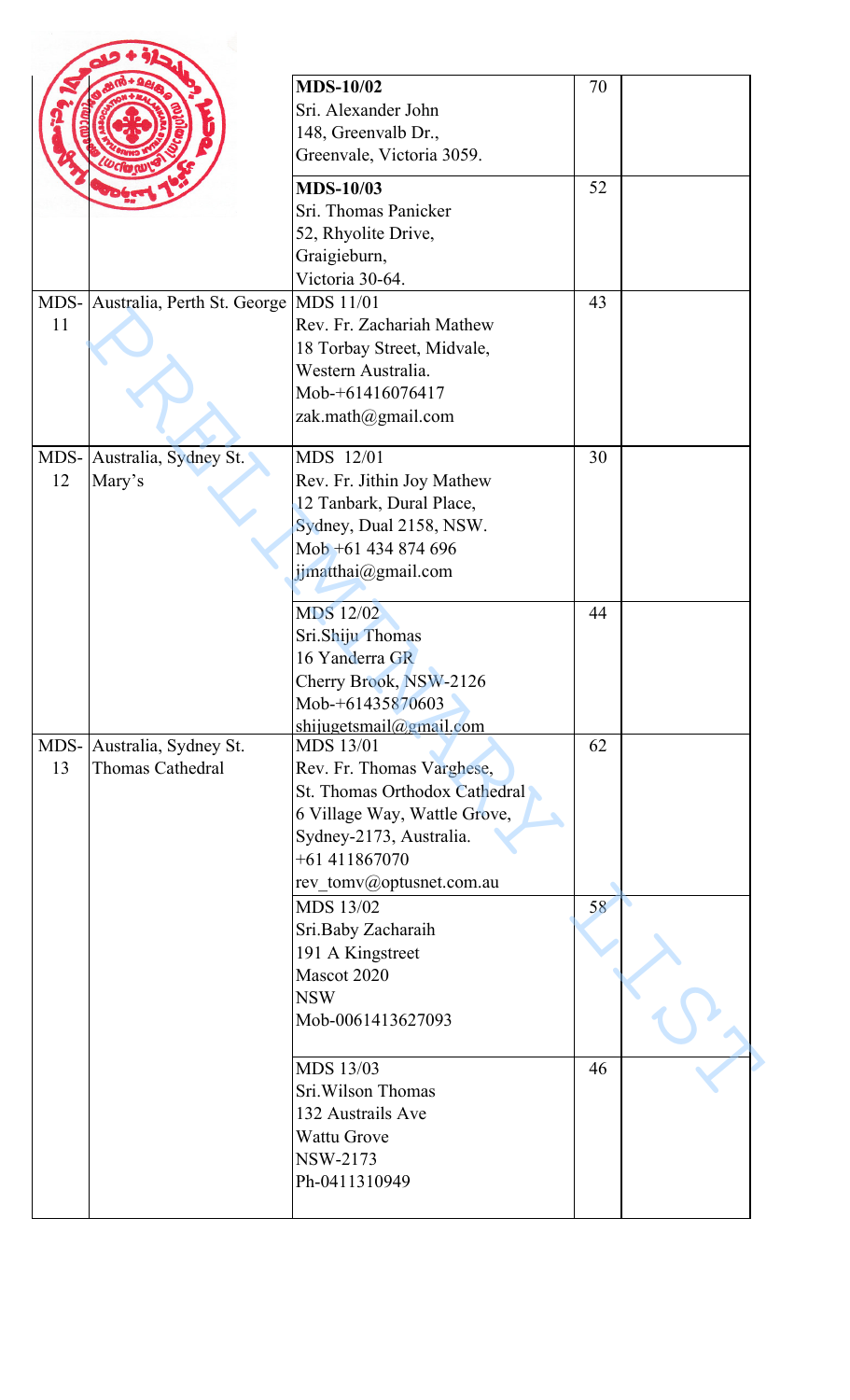| MDS- | Chennal Avadi NVF St. | <b>MDS</b> 14/01                                   | 29 |  |
|------|-----------------------|----------------------------------------------------|----|--|
|      |                       | Rev.Fr. Robin P. Thomas                            |    |  |
|      |                       | St. George Orthodox Church,                        |    |  |
|      |                       | H.V.F. Camp Road, Avadi,                           |    |  |
|      |                       | Chennai - 600 054                                  |    |  |
|      |                       | Mob-09746191336                                    |    |  |
|      |                       |                                                    |    |  |
|      |                       | robinputhukerilthomas@gmail.com                    |    |  |
|      |                       | MDS 14/02                                          | 53 |  |
|      |                       | Sri.T.M.Reji                                       |    |  |
|      |                       | Type-III, S-6                                      |    |  |
|      |                       | Jauhary Nagar                                      |    |  |
|      |                       | OFC Estate, Avadi,                                 |    |  |
|      |                       | Chennai-600054                                     |    |  |
|      |                       | Mob-9445150260                                     |    |  |
|      |                       | rejitmadur@gmail.com                               |    |  |
|      |                       | MDS 14/03                                          | 51 |  |
|      |                       | Sri.Shaji Alex                                     |    |  |
|      |                       | G-1, Lake View App.                                |    |  |
|      |                       | Poonga Street                                      |    |  |
|      |                       | Poompuzhil Nagar                                   |    |  |
|      |                       | Avadi, Chennai-600062                              |    |  |
|      |                       | Mob-9940750966                                     |    |  |
|      |                       | bijnukuttan $71$ @gmail.com                        |    |  |
| 15   | Chennai, Avadi        | <b>MDS-15/01</b>                                   | 44 |  |
|      |                       | RamalingapuramSt.George Rev.Fr. John Joshbi Thomas |    |  |
|      |                       | No. 4, Ponnampillai Street Extn.,                  |    |  |
|      |                       | Ashoknagar, Kovilpathagai,                         |    |  |
|      |                       | Avadi, Chennai 600062.                             |    |  |
|      |                       | Mob: 7667609929                                    |    |  |
|      |                       | frjohnjoshbi@gmail.com                             |    |  |
|      |                       | <b>MDS-15/02</b>                                   | 62 |  |
|      |                       | Sri. J.V. Abraham                                  |    |  |
|      |                       | No.7, Dr. John Varghese                            |    |  |
|      |                       | Compound, New Military Road,                       |    |  |
|      |                       | Avadi Camp P.O.,                                   |    |  |
|      |                       | Chennai 600054.                                    |    |  |
|      |                       | Mob: 9381061097                                    |    |  |
| MDS- | Chennai, Broadway St. | MDS 16/01                                          | 46 |  |
| 16   | Thomas Cathedral      | Rev. Fr. Shinu K Thomas                            |    |  |
|      |                       | St. Thomas Orthodox Cathedral,                     |    |  |
|      |                       | 33/34, Stringers Street, Broadway,                 |    |  |
|      |                       | Chennai -600 108.                                  |    |  |
|      |                       | Mob-07358778842                                    |    |  |
|      |                       |                                                    |    |  |
|      |                       | frshinukt@yahoo.com                                |    |  |
|      |                       | MDS 16/02                                          | 54 |  |
|      |                       | Sri.John Punnoose                                  |    |  |
|      |                       | R-2, Tuscany Apartments                            |    |  |
|      |                       | 22 College Road                                    |    |  |
|      |                       | Nanagambakkam, Chennai-06                          |    |  |
|      |                       | Mob-9094775494                                     |    |  |
|      |                       | john.punnoose@yahoo.com                            |    |  |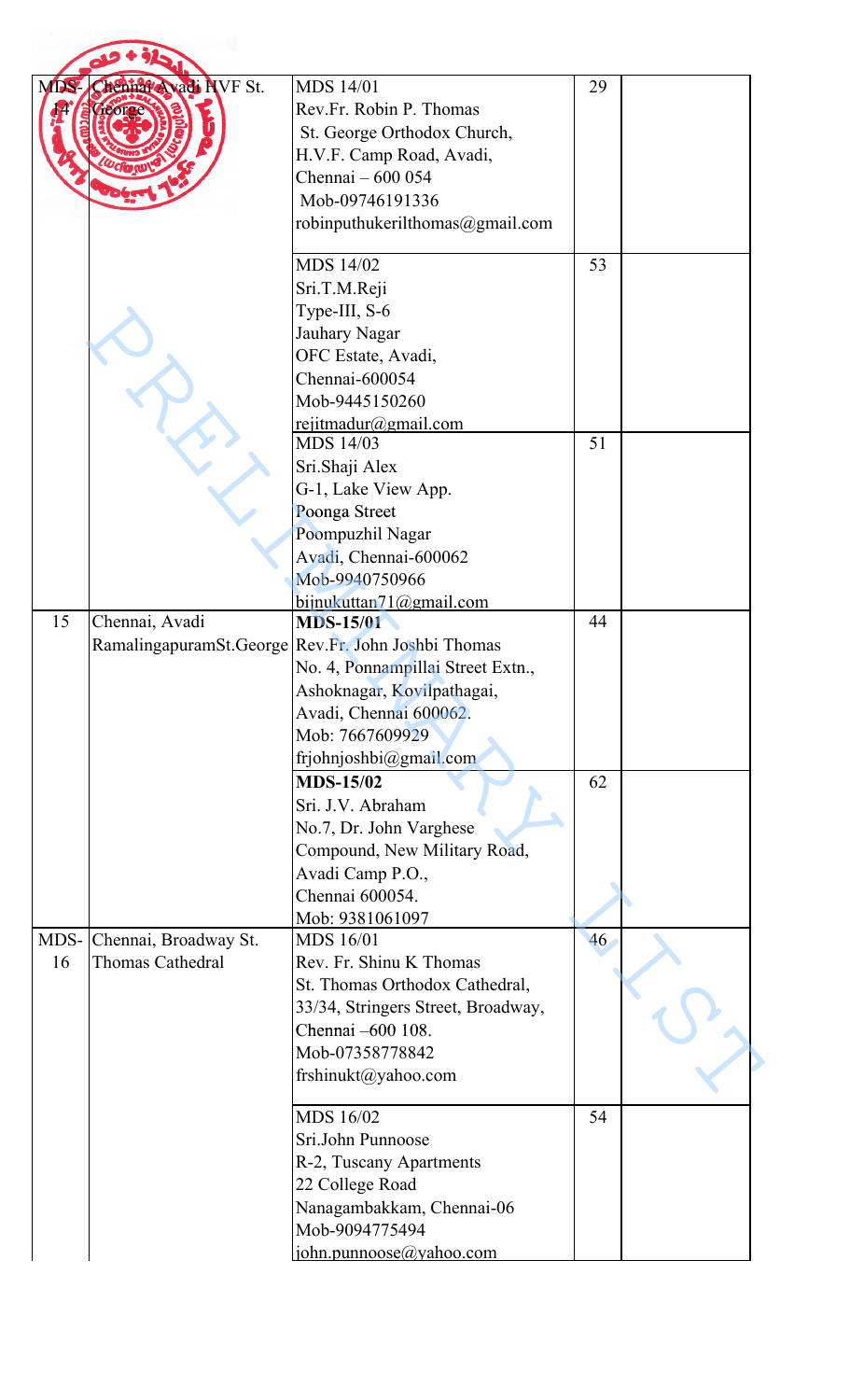|    |                              | MDS 16/03                         | 71 |            |
|----|------------------------------|-----------------------------------|----|------------|
|    |                              |                                   |    |            |
|    |                              | Sri.K.M.Philip                    |    |            |
|    |                              | 2C Palace Garden                  |    |            |
|    |                              | 16/12, Ramanathan Street          |    |            |
|    |                              | Kilpauk, Chennai-10               |    |            |
|    |                              | Mob-9840155761                    |    |            |
|    |                              | jojymadras@gmail.com<br>MDS 16/04 | 58 |            |
|    |                              | Sri.Mathew Varghese               |    |            |
|    |                              | Plot No-5, St.Mary's Road         |    |            |
|    |                              | Perambur, Chennai-600011          |    |            |
|    |                              | Mob-8754495779                    |    |            |
|    |                              | seemathew7318@gmail.com           |    |            |
|    |                              | MDS 16/05                         | 56 |            |
|    |                              |                                   |    |            |
|    |                              | Sri. Varghese Mathew              |    |            |
|    |                              | No-44 Aban Flats, OSC Colony      |    |            |
|    |                              | S.M.Nagar, Erukkanchery           |    |            |
|    |                              | Chennai-600118                    |    |            |
|    |                              | Mob-9962313870                    |    |            |
|    |                              | mathewyarghese487@gmail.com       |    |            |
|    | MDS- Chennai Chetpet St.     | <b>MDS</b> 17/01                  | 63 | M.C.Member |
| 17 | Mary's                       | Rev. Fr. Abraham Jacob            |    | 217-22     |
|    |                              | 63/3, Sharon Apartments           |    |            |
|    |                              | Battai Road, ISE,                 |    |            |
|    |                              | Villivakkam, Chennai-600049       |    |            |
|    |                              | Mob-09003022246                   |    |            |
|    |                              | abrahamjacobachen@gmail.com       |    |            |
|    |                              | MDS 17/02                         | 68 |            |
|    |                              | Sri.Jacob Varghese                |    |            |
|    |                              |                                   |    |            |
|    |                              | 46 A Anna Nedumpahai              |    |            |
|    |                              | Opp.R.K.Complex                   |    |            |
|    |                              | Choolaimedu                       |    |            |
|    |                              | Chennai-600094                    |    |            |
|    |                              | Mob-9962787255                    |    |            |
|    |                              | iacobvarghese53@gmail.com         |    |            |
|    |                              | MDS 17/03                         | 56 |            |
|    |                              | Sri.Santhosh Cherian              |    |            |
|    |                              | 2B TVH Sriniyantri                |    |            |
|    |                              | No-13, Sivaganga Raod             |    |            |
|    |                              | Nungambakkam                      |    |            |
|    |                              | Chennai-600034                    |    |            |
|    |                              | Mob-9841048011                    |    |            |
|    |                              | santhosh.wondertouch@gmail.com    |    |            |
|    |                              |                                   |    |            |
|    | MDS- Chennai Injambakkam St. | <b>MDS 18/01</b>                  | 54 |            |
| 18 | Mary's                       | Rev. Fr. Thomas Issac             |    |            |
|    |                              | St. Mary's Orthodox Church        |    |            |
|    |                              | 2/161 D, Dr. P. J. Thomas Avenue  |    |            |
|    |                              | East Cost Road, Injambakkam,      |    |            |
|    |                              | Chennai-600 115. Mob-             |    |            |
|    |                              | 09445150712                       |    |            |
|    |                              | fr.sam.issac@gmail.com            |    |            |
|    |                              |                                   |    |            |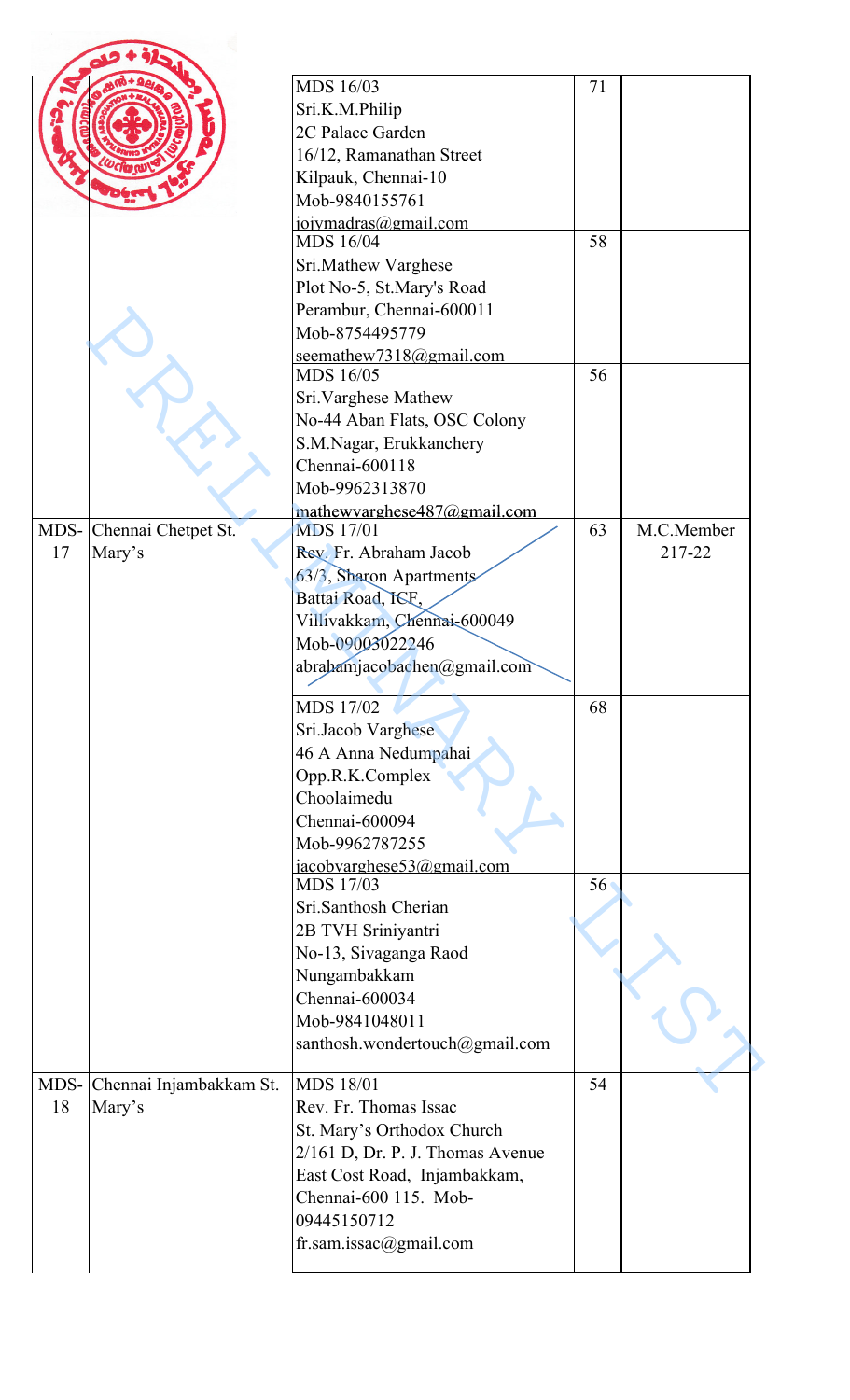|    |                             | <b>MDS 18/02</b>                        | 66 |  |
|----|-----------------------------|-----------------------------------------|----|--|
|    |                             | Sri.Shaji Abraham John                  |    |  |
|    |                             | No-17 Sparkle, Sands Avenue             |    |  |
|    |                             | 202, Greenspark                         |    |  |
|    |                             | Akkara, Chennai-600119                  |    |  |
|    |                             | Mob-09884073410                         |    |  |
|    |                             | shajiabrahamjohn@gmail.com              |    |  |
|    |                             | MDS 18/03                               | 72 |  |
|    |                             | Sri.Mathew D                            |    |  |
|    |                             | Plot No, B-114, House No-21686          |    |  |
|    |                             | 2nd Main Raod, Renga Reddy              |    |  |
|    |                             | Grdens, Nalankarai                      |    |  |
|    |                             | Chennai-600115                          |    |  |
|    |                             | Mob-9940171043                          |    |  |
|    |                             | $dani$ emathews@gmail.com               |    |  |
|    | MDS- Chennai, Koyembedu St. | <b>MDS 19/01</b>                        | 39 |  |
| 19 | Peters & St. Paul's         | Rev. Fr. Pradeep Ponnachen              |    |  |
|    |                             | St. Peters & St Pauls Orthodox          |    |  |
|    |                             | Church,                                 |    |  |
|    |                             | 140/6, New Colony, Koyambedu,           |    |  |
|    |                             | Thomas Nagar,                           |    |  |
|    |                             | Chennai - 600 107.                      |    |  |
|    |                             | Mob-09539160552                         |    |  |
|    |                             | pradeep musicalwizad@yahoo.cpm          |    |  |
|    |                             | <b>MDS 19/02</b>                        | 57 |  |
|    |                             | Sri. Varghese George                    |    |  |
|    |                             | A.M.9/3, Roopam APTS, 14th Main         |    |  |
|    |                             | Raod, Annanagar,                        |    |  |
|    |                             | Chennai-40                              |    |  |
|    |                             | Mob-9444207132                          |    |  |
|    |                             | george.vgeo@gmail.com                   |    |  |
|    |                             | MDS 19/03                               | 43 |  |
|    |                             | Sri.Mathew E.C                          |    |  |
|    |                             | Cars India, S.P-2C/10,2nd ST            |    |  |
|    |                             | 3rd Main Raod, Ambattur                 |    |  |
|    |                             | Indusutrial Estate, Chennai-58          |    |  |
|    |                             | Mob-9677215325                          |    |  |
|    |                             | $ccmath$ wbiju $(a)$ gmail.com          |    |  |
|    |                             | <b>MDS 19/04</b>                        | 52 |  |
|    |                             | Sri.C.S.John                            |    |  |
|    |                             | No-2170, L Block, 6th Street            |    |  |
|    |                             | 12th Main Raod, Annanagar               |    |  |
|    |                             | Chennai-40                              |    |  |
|    |                             | Mob-9600045225                          |    |  |
|    |                             | csjohn09@gmail.com                      |    |  |
|    |                             | MDS 19/05                               | 52 |  |
|    |                             | Sri. Varghese Abraham                   |    |  |
|    |                             | No-27/3.ICF East Colony                 |    |  |
|    |                             | II Street, Chennai-38<br>Mob-9444666276 |    |  |
|    |                             |                                         |    |  |
|    |                             | msanthosh353@gmail.com                  |    |  |
|    |                             |                                         |    |  |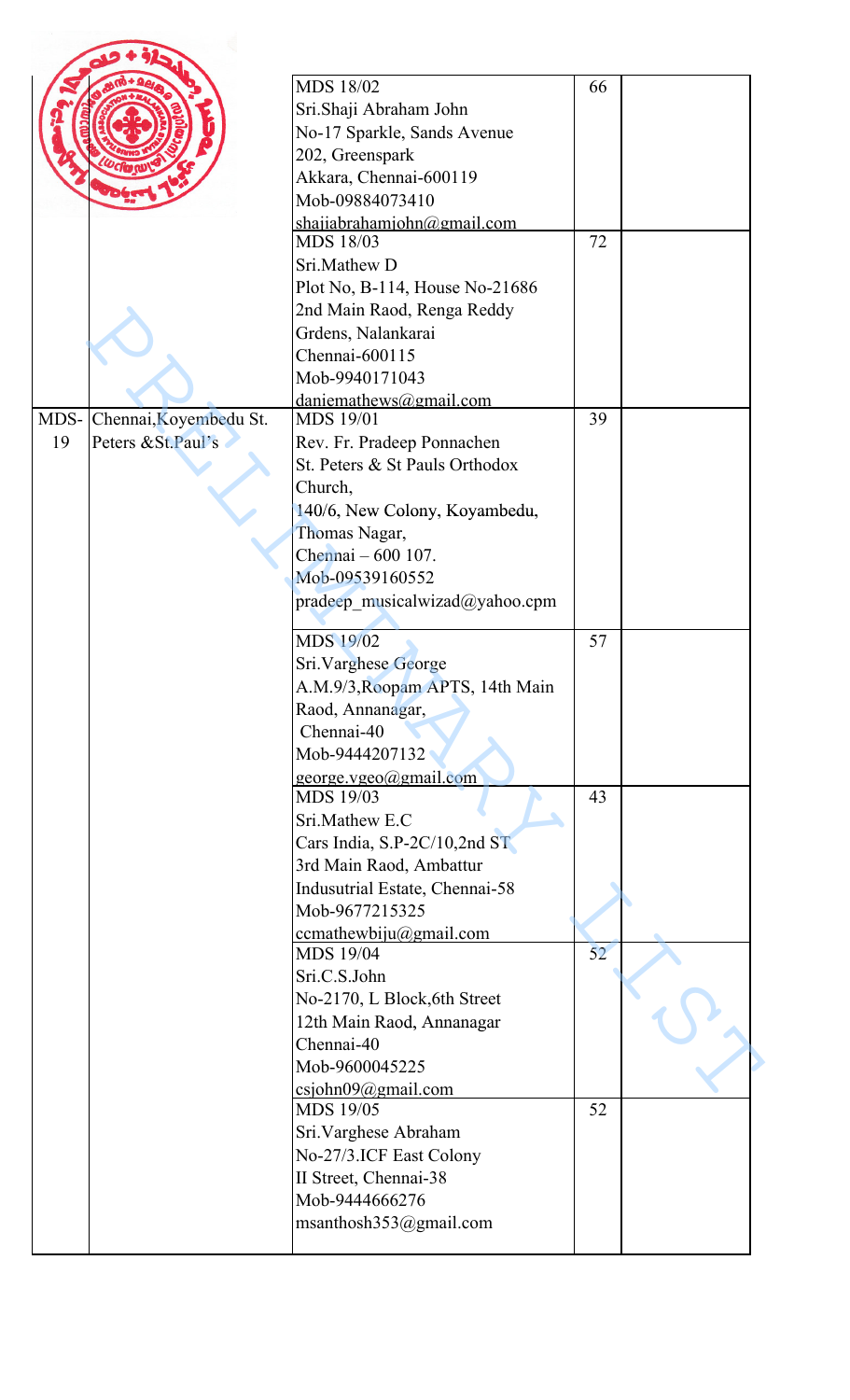| MDS. | Chenna Padi Sh George                   | <b>MDS 20/01</b><br>Rev. Fr. Anish Mathew,<br>33, Kanniamman Koil Street,<br>Kachanamkuppam,<br>Sidco Estate P.O.,<br>Chennai -600 098.<br>Mob-08281737381<br>fatheranish@gmail.com<br>MDS 20/02<br>Sri.John Samel<br>May Bell Apartments<br>Flat NO-B4<br>Chithari Ist ST<br>Noombal | 40<br>70 |  |
|------|-----------------------------------------|---------------------------------------------------------------------------------------------------------------------------------------------------------------------------------------------------------------------------------------------------------------------------------------|----------|--|
|      |                                         | Mob-9884171464<br>jstharayil52@gmail.com<br>MDS 20/03                                                                                                                                                                                                                                 | 57       |  |
|      |                                         | Sri.Reji George<br>No-40 A, Maruthiram Nagar<br>Ayapakkam<br>Chennai-600077<br>Mob-9444286663<br>rejiconnexion@yahoo.com                                                                                                                                                              |          |  |
| 21   | MDS- Chennai, Perambur St.<br>Gregorios | MDS 21/01<br>Rev. Fr. M. P. Jacob<br>St. Gregorios Orthodox Church,<br>No.3 A, St. Mary's Road, Perambur,<br>Chennai - 600 011.<br>Mob-09444787496<br>frjacobmp@yahoo.co.in                                                                                                           | 53       |  |
|      |                                         | MDS 21/02<br>Sri.P.Santhosh<br>No-8, Sanjeevi Street<br><b>SBI Staff Colony</b><br>Arumbakkam<br>Chennai-600106<br>Mob-9789918560<br>spchennai123@gmail.com                                                                                                                           | 45       |  |
|      |                                         | MDS 21/03<br>Sri.C.D.Johnson<br>No-356/R, Panathope Raiway<br>Quarters<br>8th Street, Ayanavaram<br>Chennai-600023<br>Mob-9841680705<br>cdjohnsonsrly@gmail.com                                                                                                                       | 51       |  |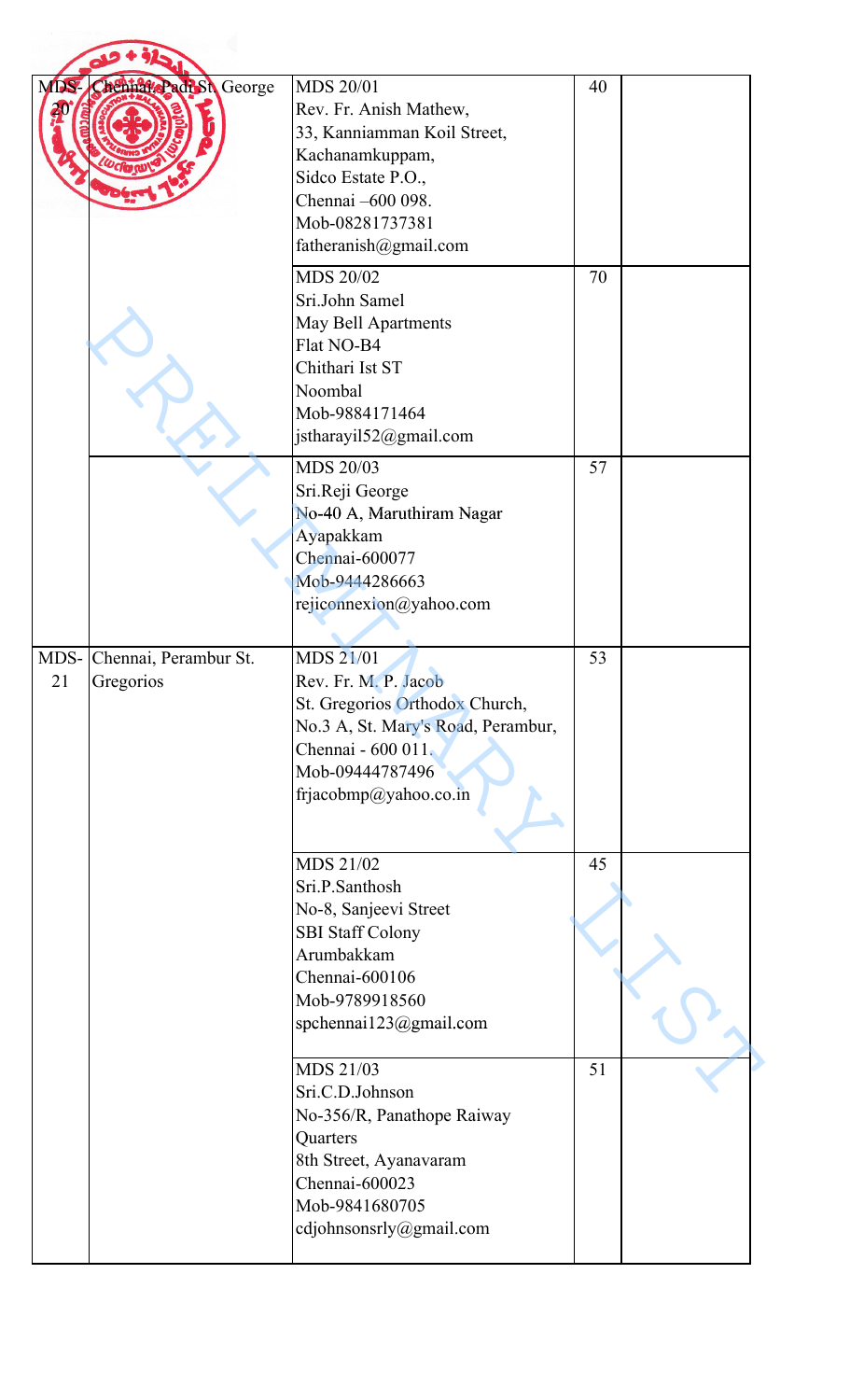| M <sub>DS</sub>            | <b>MDS-22/01</b>                           | 48 |
|----------------------------|--------------------------------------------|----|
| tienna.<br>zhuthivakkamSt. | Rev.Fr. Aji K. Varghese                    |    |
| orras Mount                | Kottappurathu House,                       |    |
|                            | Salempuram, Pathanapuram P.O.,             |    |
|                            | Pathanamthita 689695.                      |    |
|                            | Mob: 09443541014                           |    |
|                            |                                            |    |
|                            | frajikv@gmail.com                          |    |
|                            | <b>MDS-22/02</b>                           | 66 |
|                            | Sri. Roy M. George                         |    |
|                            | Kollasseril No. 8/4,                       |    |
|                            | EVR Colony 2nd Street,                     |    |
|                            | Puzhuthiralekam, Chennai 600091.           |    |
|                            | Mob: 9176236577                            |    |
|                            | <b>MDS-22/03</b>                           | 59 |
|                            | Sri. Jolly Peter                           |    |
|                            | Flat No. 4B,                               |    |
|                            | Bharadwaj Apartments,                      |    |
|                            | Sreenivasa Nagar, Brindavan Street,        |    |
|                            | Balaiah Garden, Madipakkam,                |    |
|                            | Chennai 600091.                            |    |
|                            | Mob: 9841275596                            |    |
|                            | sharpoffset@gmail.com                      |    |
| MDS- Chennai, Tambaram Mar | <b>MDS 23/01</b>                           | 48 |
| 23<br>Gregorios            | Rev. Fr. Gigi Mathew                       |    |
|                            | Mar Gregorios Orthodox Pilgrim             |    |
|                            | Centre,                                    |    |
|                            | 248, Bharathamatha Street,                 |    |
|                            | Tambaram East, Chennai 600 059.            |    |
|                            | Mob-09841146079                            |    |
|                            | giginullukat@gmail.com                     |    |
|                            | MDS 23/02                                  | 68 |
|                            | Sri.K.K.Eapen                              |    |
|                            | S-1. Flat-C                                |    |
|                            | Amithashaktr flats                         |    |
|                            | Indira Nagar & Sithalapakkam,              |    |
|                            | Chennai-600131                             |    |
|                            | Mob-7010093368                             |    |
|                            | eappan.kondoor@gmail.com                   |    |
|                            | MDS 23/03                                  | 68 |
|                            | Sri.Bbau Thomson                           |    |
|                            | Plot No-1, Parvathi Nagar (VGP)            |    |
|                            | <b>Ist Street</b>                          |    |
|                            | Rajakilpakkam                              |    |
|                            | Chennai-73                                 |    |
|                            | Mob-9790836257                             |    |
|                            | babu t@vahoo.com<br>MDS 23/04              | 58 |
|                            | Sri.G.Arun                                 |    |
|                            |                                            |    |
|                            | 11/59, LLIG, NH-1<br>Manickavasakat Street |    |
|                            |                                            |    |
|                            | Manalmalai Nagar                           |    |
|                            | Chennai-603209                             |    |
|                            | Mob-9840544867                             |    |
|                            | garun.een8@gmail.com                       |    |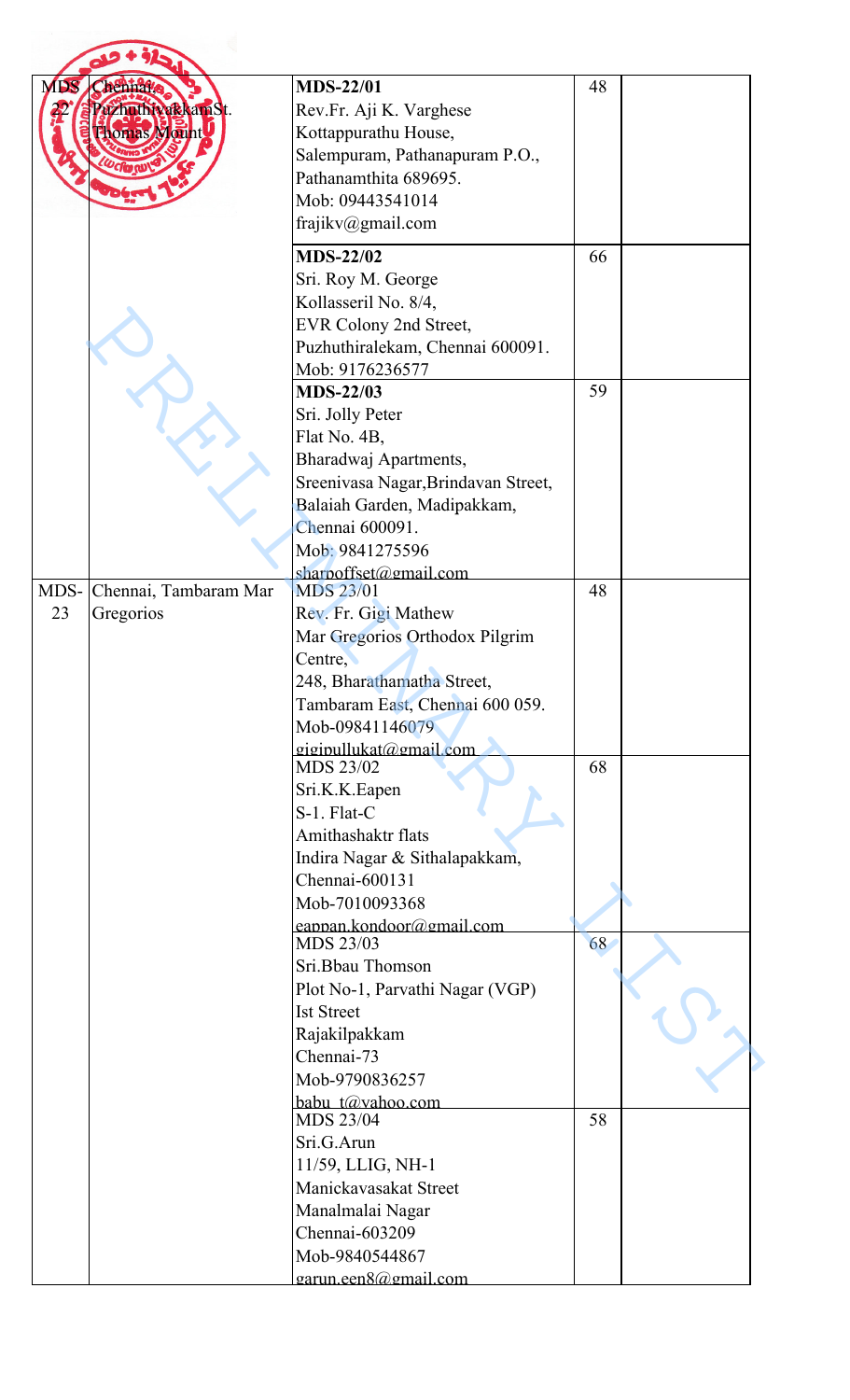| MDS-       | Chenna Shiruvottiyur St.              | MDS 24/01<br>Rev. Fr. Ivan Mathews<br>St. Mary's Orthodox Church<br>128/3A, Manali High Road<br>Mullai Nagar, Ernavoor, Chennai 600<br>057.<br>Mob-09444562480, 9150756465 (W)<br>dn.ivanmathew@gmail.com | 42 |  |
|------------|---------------------------------------|-----------------------------------------------------------------------------------------------------------------------------------------------------------------------------------------------------------|----|--|
|            |                                       | MDS 24/02<br>Sri.Babu John<br>F-69 Quawta Nirantan Apatment<br>2A, F Block, 4th Street<br>Kannanalara East, CH-702<br>Mob-9840019882<br>inenbabujohn@gmail.com                                            | 52 |  |
|            |                                       | MDS 24/03<br>Sri.Gladson K Wilson<br>23 Malliyai ST<br>Girija Nagar<br>Eranavoor, Chennai-57<br>Mob-9003263530<br>gladi.wilson@gmail.com                                                                  | 44 |  |
| 25         | Chennai, Sri Perumbadur<br>St. Mary's | <b>MDS-25/01</b><br>Rev.Fr. Nikhil Alex Tharakan<br>Avrathrakan Peedikayil,<br>Puthencavu P.O., Chengannur,<br>Kerala 689123.<br>Mob: +91 9884609572<br>niqztogo@gmail.com                                | 32 |  |
|            |                                       | <b>MDS-25/02</b><br>Sri. Thomas M.V.<br>No. 9E, Chennai Main Road,<br>Sriperumbudur 602105.<br>Mob: 9790522021<br>thomasmv $25$ @gmail.com                                                                | 61 |  |
| MDS-<br>26 | Coimbatore St. Mary's<br>Cathedral    | MDS 26/01<br>Rev. Fr. Saju Unnoonni<br>St. Mary's Orthodox Cathedral<br>No.1 Syrian Church Road,<br>R.S. Puram, Coimbatore-641001.<br>Mob-08925078550<br>sayankonattu@gmail.com                           | 40 |  |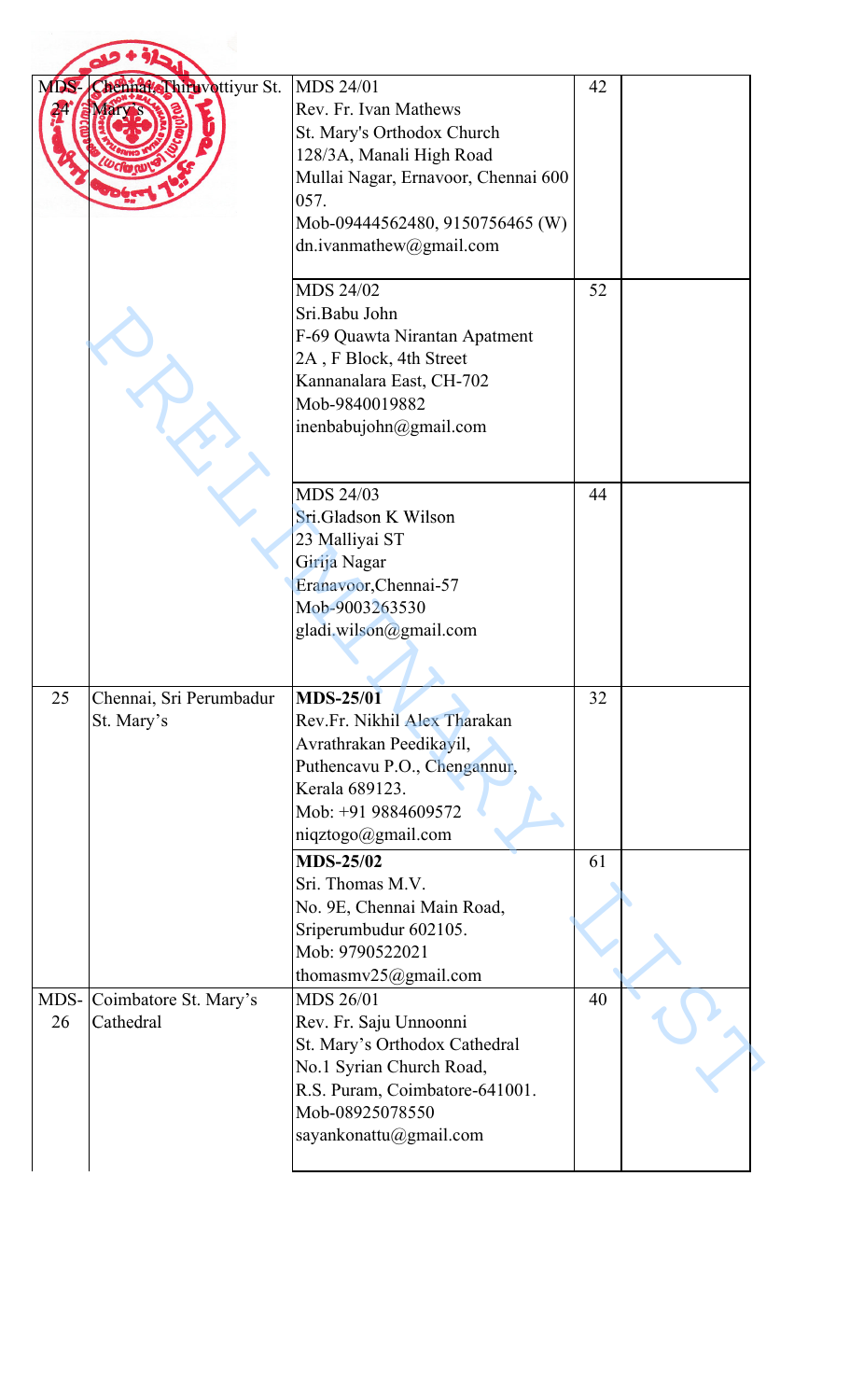|    |                                                      | MDS 26/02<br>Sri.Mathew K Davy<br>16/83, Lingappachetty<br>Lane No-1, Cimbatore-640001<br>Mob-9677372336<br>mathewdavy.k@gmail.com                                                           | 50       |  |
|----|------------------------------------------------------|----------------------------------------------------------------------------------------------------------------------------------------------------------------------------------------------|----------|--|
|    |                                                      | MDS 26/03<br>Sri.P.S.Rajan<br>No-12/62, A-I<br>Venketeswara Colony<br>Luna Nagar, Thadagam<br>Road, Coimbatore-25<br>Mob-9894106298                                                          | 51       |  |
|    |                                                      | tvsrajan@gmail.com<br><b>MDS 26/04</b><br>Sri.Reny P.Thomas<br>6/87, 4th Main<br>Rajarajeswary Nagar<br>Thoppampatty-641017<br>Coimbatore<br>Mob-9843017891<br>rentoms@gmail.com             | 44       |  |
|    |                                                      | MDS 26/05<br>Sri.P.A.Siby Thomas<br>11/31 Simson Nagar<br>Edayar Palayam<br>Coimabatore-641025<br>Mob-9600392412<br>pasibythomas@gmail.com                                                   | 47       |  |
| 27 | MDS- Coimbatore,<br>Kuniyamuthur St. George          |                                                                                                                                                                                              |          |  |
| 28 | Coimbatore,<br>SaravananpattySt. John<br>The Baptist | <b>MDS-28/01</b><br>Rev.Fr. Anup Joseph Eapen<br>Maleparambil House,<br>Kurichy, Neelamperoor P.O.,<br>Kottayam 686532.<br>Mob: 8925880081<br>anupachenchennai@gmail.com<br><b>MDS-28/02</b> | 41<br>52 |  |
|    |                                                      | Sri. Shaji George<br>D/D3, Marutham Nagar,<br>White House, Saravanampatti,<br>Coimbatore 641035.<br>Mob: 9791906187<br>shaii feba@rediffmail.com                                             |          |  |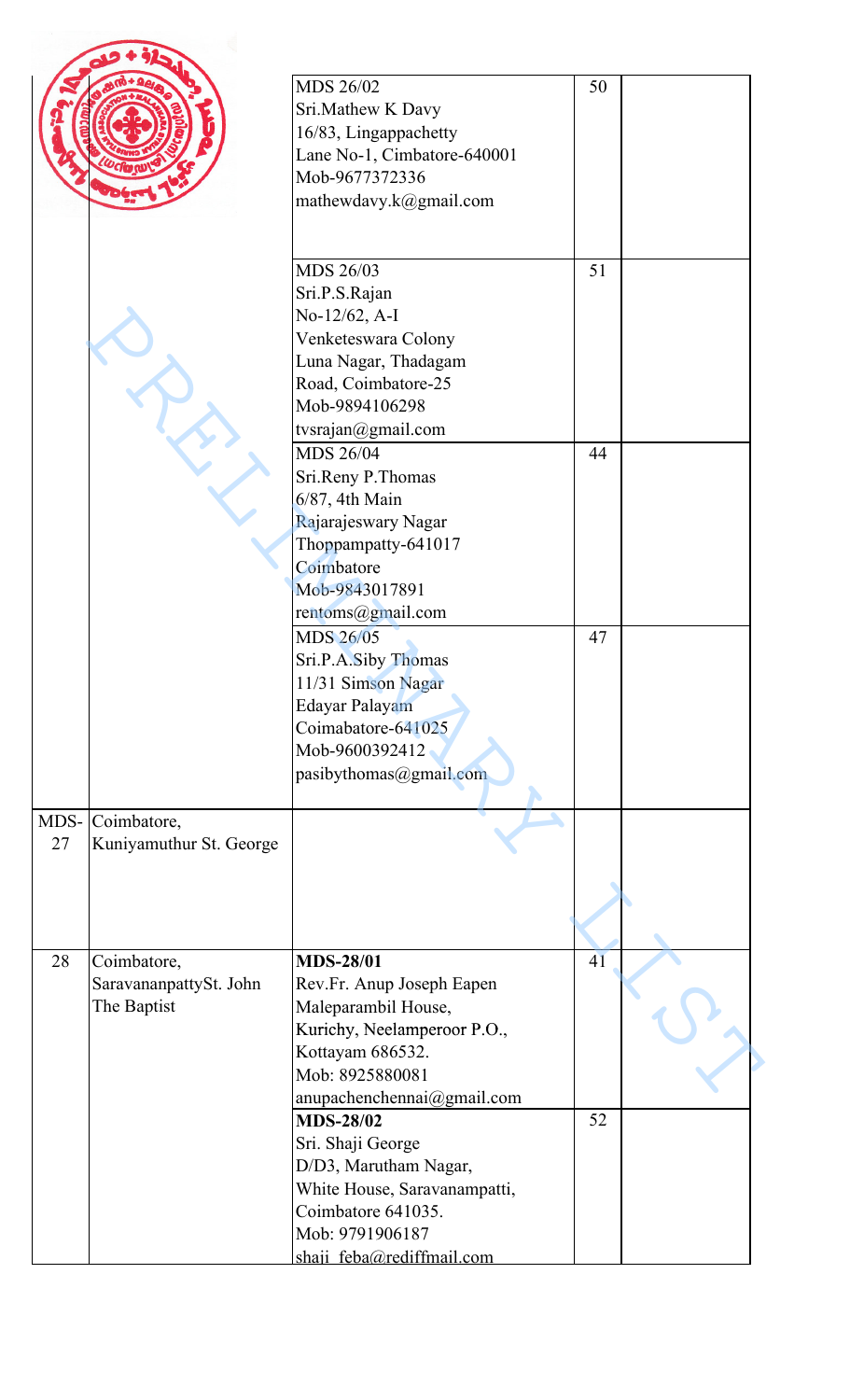| MDS- | <b>Coonoof St Mary's</b>         | <b>MDS 29/01</b><br>Rev. Fr. Bobby Daniel<br>St. Mary's Orthodox Syrian Church,<br>Balaclava, Coonoor,<br>Nilgiris -643 102.<br>Mob-07598272274<br>bobykodiyattu@gmail.com                                                                                                               | 40 |  |
|------|----------------------------------|------------------------------------------------------------------------------------------------------------------------------------------------------------------------------------------------------------------------------------------------------------------------------------------|----|--|
|      |                                  | MDS 29/02<br>Sri.A.V.Mathai<br>D.No-257, Mary Cottage<br>Rally Compound<br>Coonoor, Tamilnadu<br>Nigiris-643102<br>Mob-9489136556<br>avarghesemathi@gamil.com                                                                                                                            | 57 |  |
|      | MDS- Malaysia,                   | <b>MDS 30/01</b>                                                                                                                                                                                                                                                                         | 66 |  |
| 30   | KulalampurSt.Mary's<br>Cathedral | V. Rev. Philip Thomas Cor-Episcopa,<br>St. Mary's Orthodox Cathedral,<br>No.1, Jalan Tun Sambanthan 1,<br>Brickfields, 50470,<br>Kuala Lumpur, Malaysia.<br>Ph.: $+60102317457$<br>revphilipt@gmail.com<br>MDS 30/02<br>Sri.Jacob Mathew<br>38 A, JLN USJ 20/1A<br>47630 UEP Subang Jaya | 52 |  |
|      |                                  | Selangor, Malaysia<br>Mob: 00971 505518663<br>jmatthew@nationalaircargo.com<br>MDS 30/03<br>Sri.Simon Mathew                                                                                                                                                                             | 70 |  |
|      |                                  | 23 Jalan Bidarat<br><b>Bandar Botanic</b><br>41200 Klang, Selangoor<br>Malaysia<br>Mob-60115662649<br>simonmtw@gmail.com                                                                                                                                                                 |    |  |
| 31   | Madurai St. Thomas               | <b>MDS-31/01</b><br>Rev.Fr. Lijo George<br>St. Thomas Orthodox Church,<br>23/71, Ramnagar, 3rd Street,<br>Bypass Road, Madurai-16<br>Mob: 9176597844, 8943492354                                                                                                                         | 32 |  |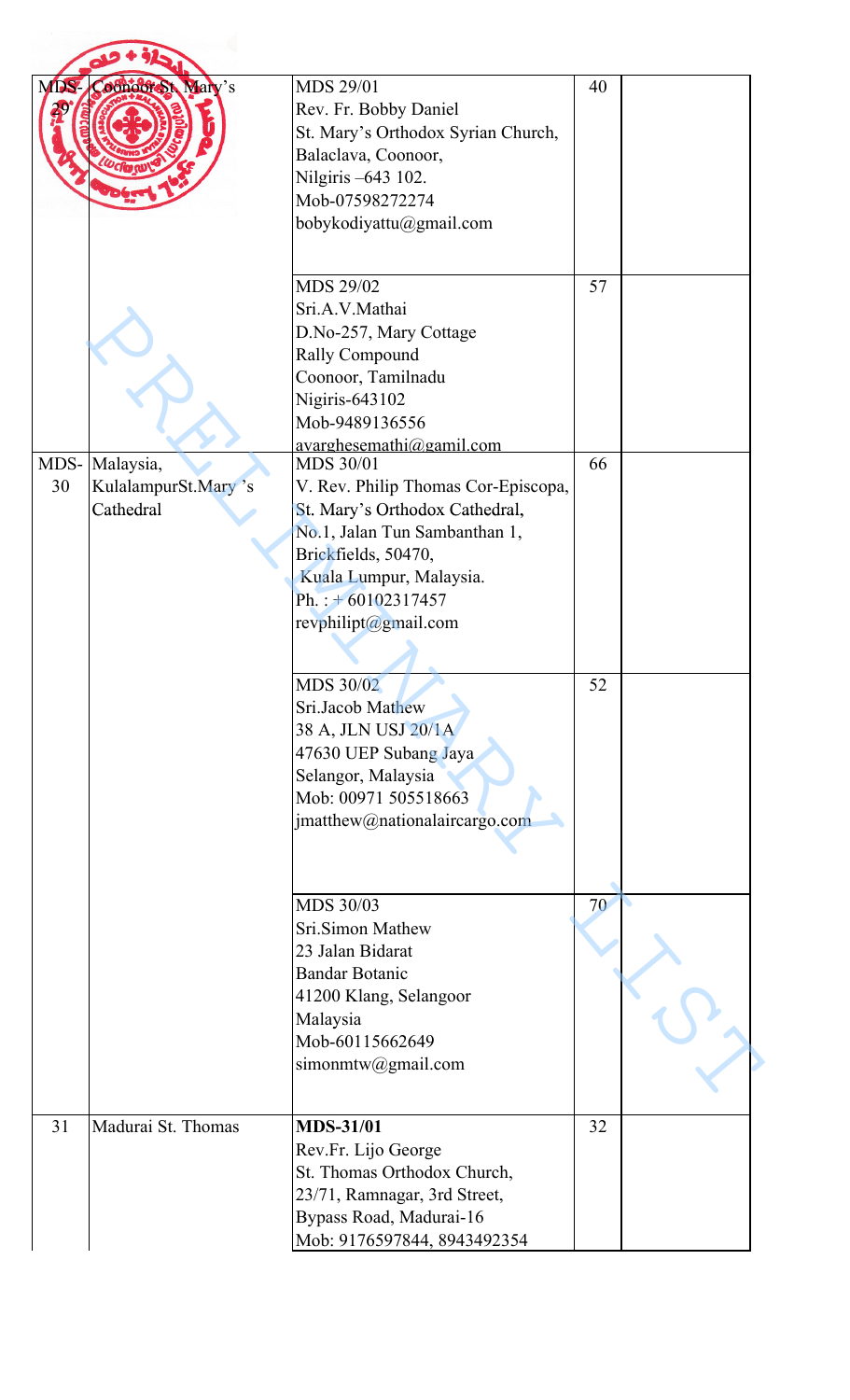|    |                                          | <b>MDS-31/02</b>                    | 69 |  |
|----|------------------------------------------|-------------------------------------|----|--|
|    |                                          | Sri. S. Babu Rajan                  |    |  |
|    |                                          | D-136Annai Illam, Balaji Street,    |    |  |
|    |                                          | Alagappa Nagar, Madurai 03.         |    |  |
|    |                                          | Mob: 9443026025                     |    |  |
|    |                                          |                                     |    |  |
| 32 | Mettupalayam                             | <b>MDS-32/01</b>                    | 38 |  |
|    | St.Gregorios                             | Rev.Fr. Liju Samuel                 |    |  |
|    |                                          | St. Gregorios Orthodox Church,      |    |  |
|    |                                          | K.K. Nagar, Karamadai Road,         |    |  |
|    |                                          | Mettupalayam 641301.                |    |  |
|    |                                          | Mob: 8547467707                     |    |  |
|    |                                          | lijukpza@gmail.com                  |    |  |
|    |                                          | <b>MDS-32/02</b>                    | 67 |  |
|    |                                          | Sri. K.A. Abraham                   |    |  |
|    |                                          | 28/BS, Kendayoor Road,              |    |  |
|    |                                          | Near San Jose,                      |    |  |
|    |                                          | Mettupalayam-641305                 |    |  |
|    |                                          | Mob: 9443655657                     |    |  |
| 33 | Neyveli St. Thomas                       | <b>MDS-33/01</b>                    | 43 |  |
|    |                                          | Rev.Fr. Roy Jacob                   |    |  |
|    |                                          | Bishop House, No. 7                 |    |  |
|    |                                          | Suraper Main Road,                  |    |  |
|    |                                          | Vinayagapuram, Chennai 600099       |    |  |
|    |                                          | Mob: 9884206610<br><b>MDS-33/02</b> | 62 |  |
|    |                                          | Sri. Roy Mathew                     |    |  |
|    |                                          | 51-A, Gandhi Nagar,                 |    |  |
|    |                                          | Church Street, Gandhinagar P.O.,    |    |  |
|    |                                          | Caddulore Dist., Tamilnadu.         |    |  |
|    |                                          | Mob: 9123524340                     |    |  |
|    | MDS- New Zealand, Auckland               | <b>MDS 34/01</b>                    | 35 |  |
| 34 | St. Dionysius                            | Rev. Fr. Anu Mathew                 |    |  |
|    |                                          | 55 Keeling Road, Handerson,         |    |  |
|    |                                          | Auckland-0612, New Zealand.         |    |  |
|    |                                          | Mob-0064-2758144215, 91             |    |  |
|    |                                          | 9562259560 (W)                      |    |  |
|    |                                          | philos8287@gmail.com                |    |  |
|    |                                          |                                     |    |  |
|    |                                          | MDS 34/02                           | 38 |  |
|    |                                          | Sri.Tobin K Raj                     |    |  |
|    |                                          | 23 South Kensington Way             |    |  |
|    |                                          | Henderson, Auckland-1612            |    |  |
|    |                                          | New Zealand                         |    |  |
|    |                                          | Mob-+64223532530                    |    |  |
|    |                                          | tobinraj@gamil.com                  |    |  |
|    | MDS- New Zealand, Hamilton St. MDS 35/01 |                                     | 62 |  |
| 35 | Gregorios                                | Rev.Fr.Saji Thomas                  |    |  |
|    |                                          | Palathinkal                         |    |  |
|    |                                          | Kurmalampoika                       |    |  |
|    |                                          | Pathanamthitta-689661               |    |  |
|    |                                          | Mob-9544778669                      |    |  |
|    |                                          | saiitzac@gmail.com                  |    |  |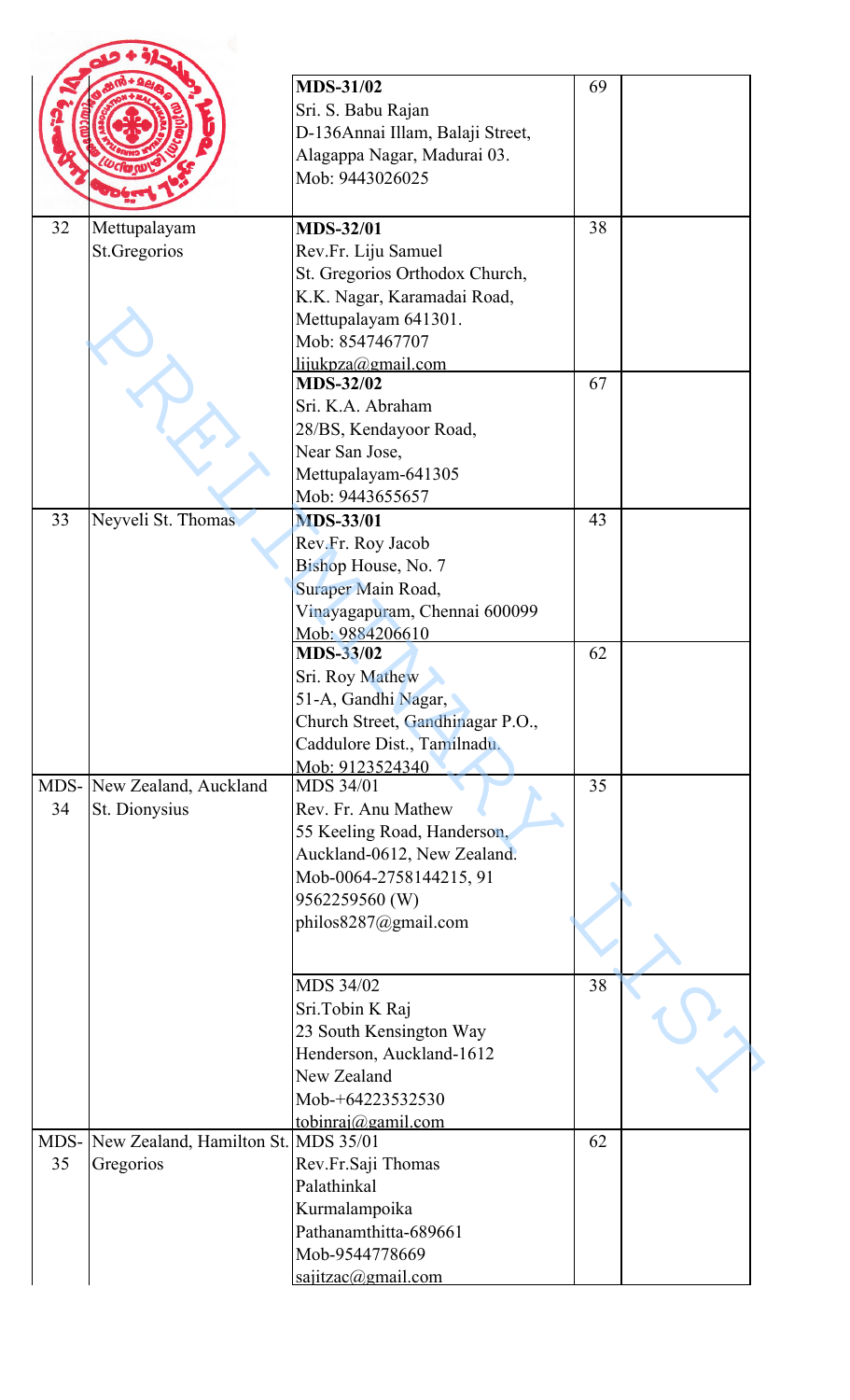|      |                         | MDS 35/02                       | 39 |            |
|------|-------------------------|---------------------------------|----|------------|
|      |                         |                                 |    |            |
|      |                         | Sri.Thomas Varghese             |    |            |
|      |                         | 11 C, Saint Olpherts Avenue     |    |            |
|      |                         | Hamliton East, Hamliton-3216    |    |            |
|      |                         | Mob-0064212694893               |    |            |
|      |                         | thomas.cdst@gmail.com           | 48 |            |
| MDS- | New Zealand, Willington | MDS 36/01                       |    |            |
| 36   | Mar Dionysius           | Rev.Fr.Stalin T Francis         |    |            |
|      |                         | $1-278/2$ Thekkedil (H)         |    |            |
|      |                         | Nelyadi, Kadaba                 |    |            |
|      |                         | Mangalore-574229                |    |            |
|      |                         | Mob-9940274360                  |    |            |
|      |                         | thekkeadilstalin@gmail.com      |    |            |
|      |                         | MDS 36/02                       |    |            |
|      |                         | Sri.Aniyan Mathew               |    |            |
|      |                         | 107, Markave                    |    |            |
|      |                         | Granda Village                  |    |            |
|      |                         | Wellington 6037                 |    |            |
|      |                         | Mob-00064221517848              |    |            |
|      | MDS-PollachiSt.Mary's   | <b>MDS 37/01</b>                | 40 |            |
| 37   |                         | Sri.Subin Varghese              |    |            |
|      |                         | Painnummoottil                  |    |            |
|      |                         | Azhiyadathuchira PO             |    |            |
|      |                         | Thiruvalla-689113               |    |            |
|      |                         | Mob-9487426610                  |    |            |
|      |                         |                                 |    |            |
|      |                         | MDS 37/02                       | 62 | M.C.Member |
|      |                         | Sri.M.K.Soman Mathew            |    | 217-22     |
|      |                         | 5/376, Tamil Mani Nagar         |    |            |
|      |                         |                                 |    |            |
|      |                         | Mahalingapuram PO               |    |            |
|      |                         | Pollachi-642002                 |    |            |
|      |                         | Mob-9443129014                  |    |            |
| MDS- | Pondichery St. Thomas   | MDS 38/01                       | 31 |            |
| 38   |                         | Rev. Fr. Joe Thomas             |    |            |
|      |                         | The Madras Medical Mission,     |    |            |
|      |                         | 4A, Dr.J. J. Nagar, Mogappair,  |    |            |
|      |                         | Chennai 600 037.                |    |            |
|      |                         | Mob: +91 7907650225, 9447886543 |    |            |
|      |                         | (W)                             |    |            |
|      |                         | joethomasvarghese@gmail.com     |    |            |
|      |                         | MDS 38/02                       | 63 |            |
|      |                         |                                 |    |            |
|      |                         | Sri.Philipose Ninan             |    |            |
|      |                         | No-8, 6th Cross Street          |    |            |
|      |                         | Tagor Nagar, Rawipal            |    |            |
|      |                         | Pondicherry-605008              |    |            |
|      |                         | Mob-9894998904,8072522891       |    |            |
|      |                         | philiposeninan@gmail.com        |    |            |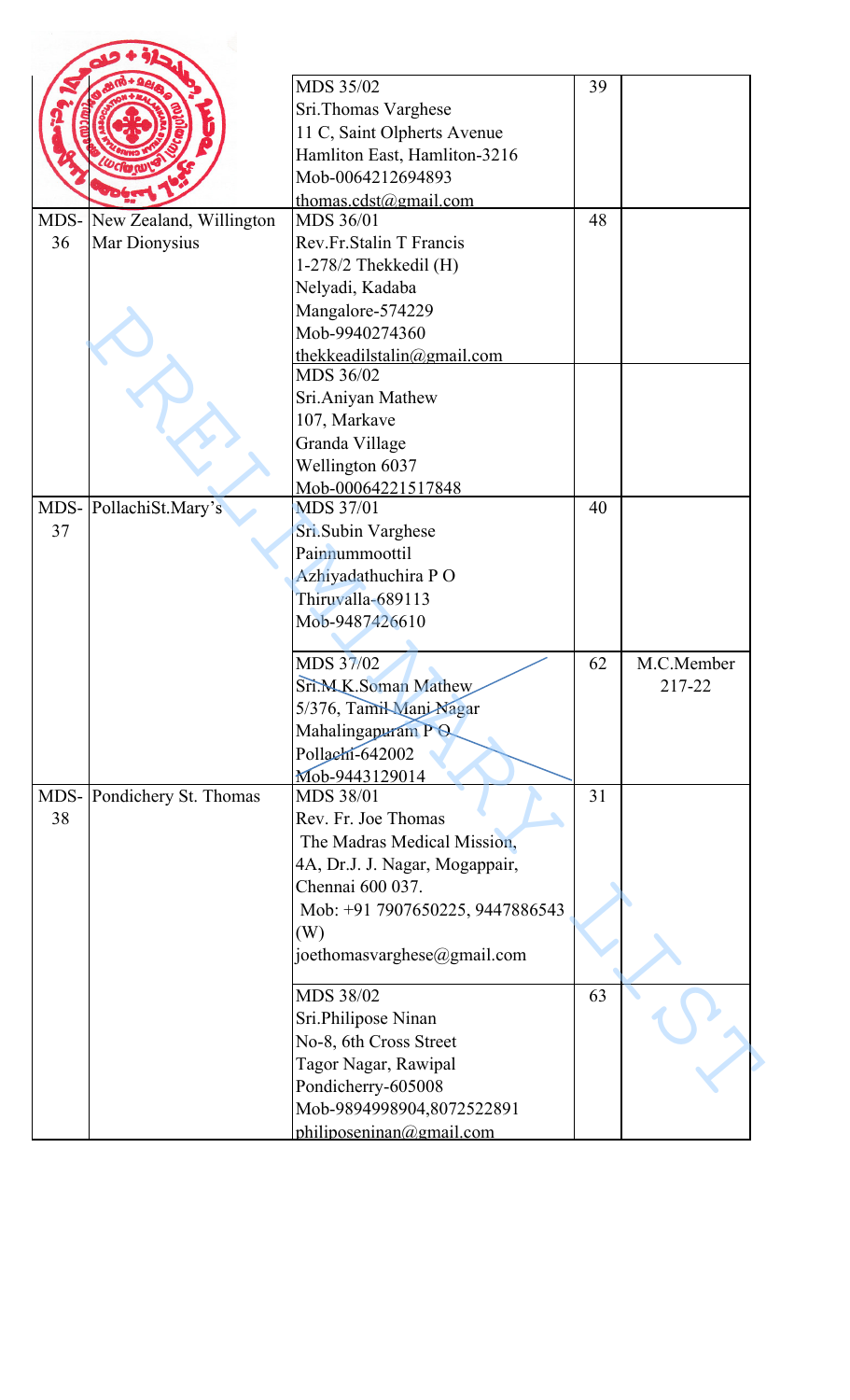| MDS-       | Salem Ste Gregorios               | MDS 39/01<br>Rev. Fr. Linu Lukose<br>Mar Linu Jucius, Orthodox Centre,<br>Gandhigram, Chinnalapatty,<br>Dinndigul 624302.<br>Mob-0944904018,<br>9344071638 (W)<br>linulukose4953@gmail.com                                                                                                                                                                                                                                               | 37             |  |
|------------|-----------------------------------|------------------------------------------------------------------------------------------------------------------------------------------------------------------------------------------------------------------------------------------------------------------------------------------------------------------------------------------------------------------------------------------------------------------------------------------|----------------|--|
|            |                                   | MDS 39/02<br>Sri.Moni Mammen<br>42/45, K.M.K Street<br>2nd Anugraham, Salem<br>Tamilnadu-636001<br>Mob-9443001494                                                                                                                                                                                                                                                                                                                        | 49             |  |
|            |                                   | mskmonisalem@gmail.com                                                                                                                                                                                                                                                                                                                                                                                                                   |                |  |
| MDS-<br>40 | Singapore St. Thomas<br>Cathedral | MDS 40/01<br>Rev. Fr. Liju Koruth Thomas,<br>St. Thomas Orthodox Cathedral,<br>650 YIO CHU KANG ROAD,<br>Singapore -787 075.<br>Mob: +65 81821682<br>lijuk18@gmail.com<br>MDS 40/02<br>Sri. Varghese M.M<br>156 Yung Loh Raod, No-02-20<br>Singapore-610156<br>Mob-65 81834459, 65 62658031<br>mmvarghese@live.com<br>MDS 40/03<br><b>Sri.Roy Philips</b><br>(R011), 47 Hillview Avenue<br>No-04-03 Hillington Green<br>Singapore-669614 | 39<br>63<br>55 |  |
|            |                                   | Mob-65 90882499                                                                                                                                                                                                                                                                                                                                                                                                                          |                |  |
|            |                                   | philipr1612@gmail.com                                                                                                                                                                                                                                                                                                                                                                                                                    |                |  |
| MDS-<br>41 | Thiruvarambur St. Mary's          | <b>MDS 41/01</b><br>Rev. Fr. V.M. Jejis<br>St. Marys Orthodox Syrian Church,<br>No. 1A, Kakkan Colony,<br>Thiruvarambur,<br>Trichy, Tamilnad 620013.<br>Mob: 897127434<br>geevarghesemani@gmail.com                                                                                                                                                                                                                                      | 46             |  |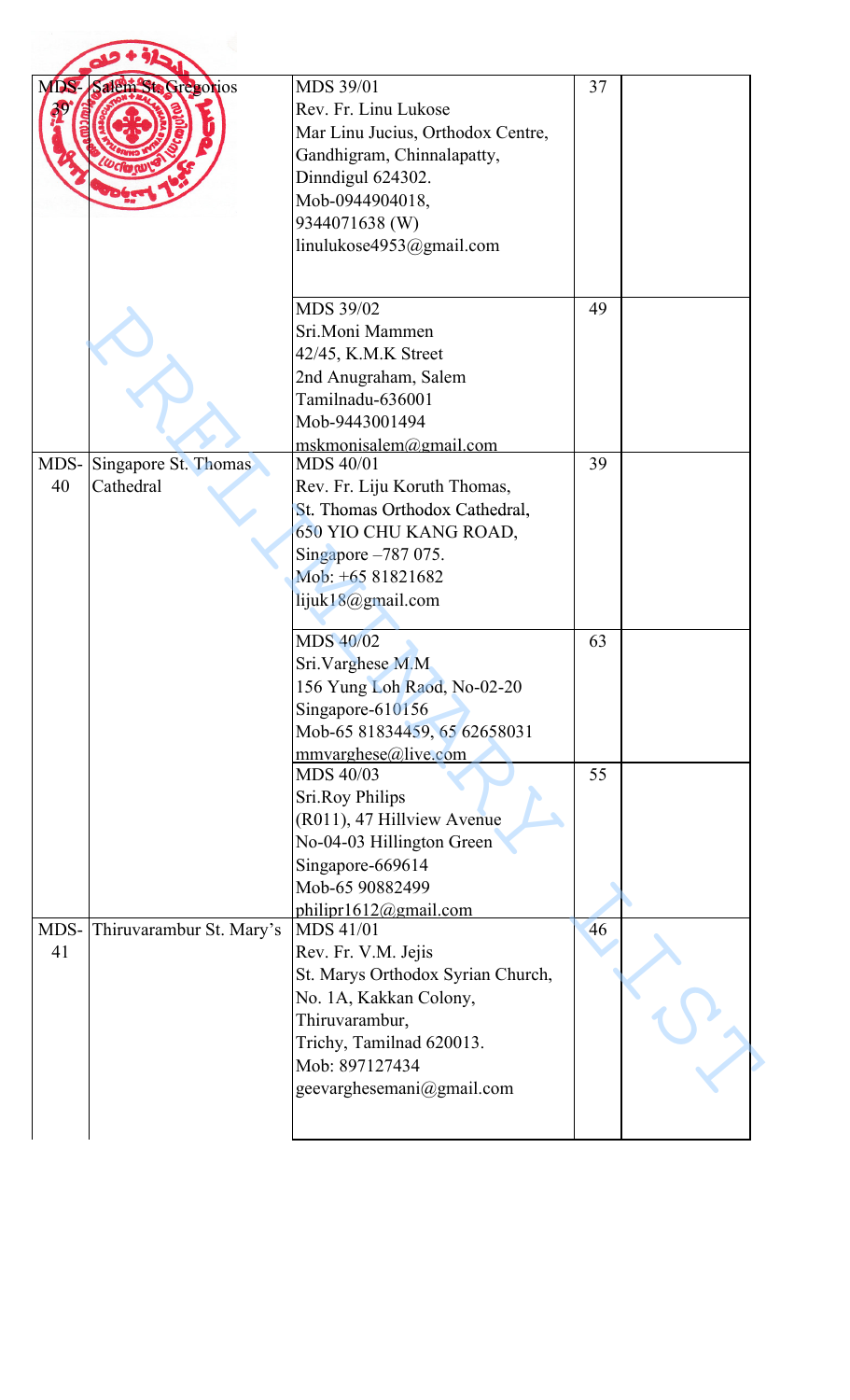|            |                           | MDS 41/02<br>Sri.O.Y.Paulose<br>571/2, Chidambara Nagar<br>Mathur PO<br>Pudvkkottai Dt<br>Trichy, T.N-622515<br>Mob-9443532947<br>babulic49375p@gmail.com                                                     | 50 |  |
|------------|---------------------------|---------------------------------------------------------------------------------------------------------------------------------------------------------------------------------------------------------------|----|--|
| MDS-<br>42 | Tirupur St. Mary's        | <b>MDS 42/01</b><br>Rev.Fr.Joby George<br>Chaplain, PIMS Hospital<br>Kalathumettupathai<br>Ganapathi Chettikulam Village<br>No-20, Kalapet<br>Puducherry-605014<br>Mob-07598443815<br>frjobymgeorge@gmail.com | 35 |  |
|            |                           | <b>MDS 42/02</b><br>Sri.Prakash Cheriyan<br>55/1, Kamaraj Nagar<br><b>4th Street</b><br>Chickanna College Raod<br><b>Back Side</b><br>College Raod<br>Tirupura-641603<br>Mob-97904 72738                      | 53 |  |
| MDS-<br>43 | Tiruchirapalli St. Thomas | MDS 43/01<br>Rev. Fr. Matthew Varghese<br>Thottiyathu House,<br>Mulakuzha P.O.,<br>Chengannur 689505.<br>Mob: +91 9567186209<br>frmatthewvarghese92@gmail.com                                                 | 29 |  |
|            |                           | MDS 43/02<br>Sri.A.P.Jacob<br>A1 Bajarajan Nagar<br>Krishnamurthy Nagar<br>Trichy-21<br>Mob-9940823274<br>shibuapi@gmail.com                                                                                  | 59 |  |
| MDS-<br>44 | Tuticorin St. Gregorios   | <b>MDS 44/01</b><br>Rev.Fr.Kiran Jacob Joy<br>78/A/4 Kiran Cottage,<br>Vivekanada Nagar<br>Coimbatore-641023<br>Mob-8248430385<br>frkiranjacobjov555@gmail.com                                                | 33 |  |
|            |                           | MDS 44/02<br>Sri.K.Biju<br>4/84 Caldwell Colony, 4th Street<br>Thoothukidi-628008<br>Mob-9894607348<br>$b$ iju.poikail@gmail.com                                                                              | 52 |  |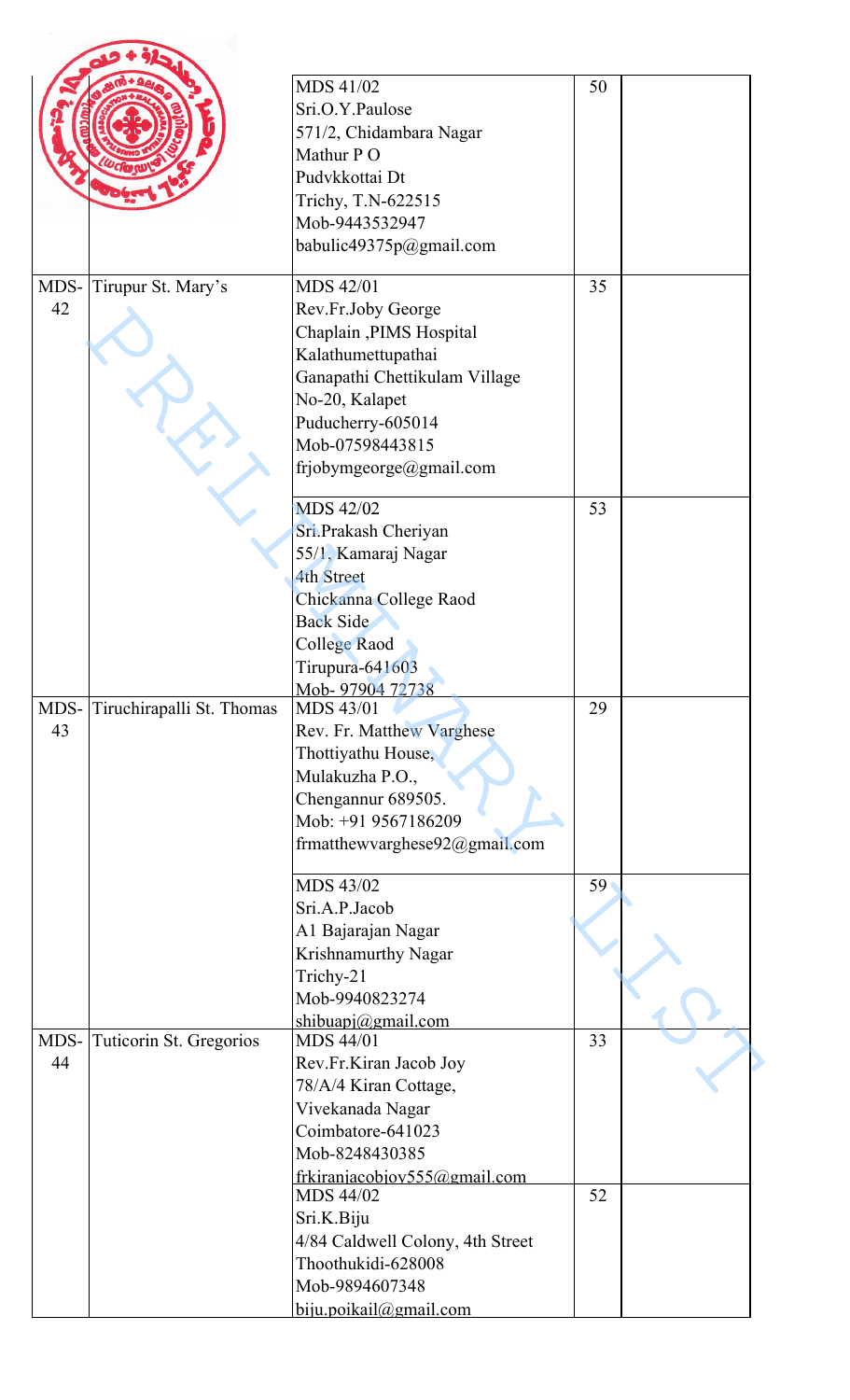| MDS. | Valparaton Peter's           | <b>MDS 45/01</b>                    | 45 |  |
|------|------------------------------|-------------------------------------|----|--|
|      |                              | Rev.Fr.Abey M Chacko                |    |  |
|      |                              | Chaplain                            |    |  |
|      |                              | The Madras Medical Mission          |    |  |
|      |                              | J J nagar                           |    |  |
|      |                              | Mogappar, Chennai-600037            |    |  |
|      |                              | Mob-9445709385                      |    |  |
|      |                              |                                     |    |  |
|      |                              | frabey77@gmail.com                  |    |  |
|      |                              | MDS 45/02                           | 50 |  |
|      |                              | Sri.Jose Mathew                     |    |  |
|      |                              | $C/O$ Jibu Mathew                   |    |  |
|      |                              | Manager, Sri Sri Seenaiappa         |    |  |
|      |                              | Estate, Sholardam                   |    |  |
|      |                              |                                     |    |  |
|      |                              | Valparia, Coimbatore                |    |  |
|      |                              | Tamilnadu-642125                    |    |  |
| MDS- | Vellore St. Luke's           | Mob-9961215195<br><b>MDS 46/01</b>  | 37 |  |
| 46   |                              |                                     |    |  |
|      |                              | Rev. Fr. Ajish V Alex               |    |  |
|      |                              | St. Luke's Orthodox Church,         |    |  |
|      |                              | #45, Near Palar Bridge, Old Katpadi |    |  |
|      |                              | Road,                               |    |  |
|      |                              | Vellore - 632 004, Tamil Nadu.      |    |  |
|      |                              | Mob-9150923686                      |    |  |
|      |                              | ajishorthodox@gmail.com,            |    |  |
|      |                              | MDS 46/02                           | 68 |  |
|      |                              | Sri.P.V.Mathew                      |    |  |
|      |                              | 10/860, Phase-2, TNHB               |    |  |
|      |                              | Santhuvachari, Vellore-632009       |    |  |
|      |                              | Mob-, 9443252037                    |    |  |
|      |                              | mathew07 yahoo.co.in                |    |  |
|      | MDS- New Zealand, Christ     | <b>MDS 47/01</b>                    | 48 |  |
| 47   | Church, St. Mary's           | Rev.Fr.Cheriyan Ayrookuzhi          |    |  |
|      |                              | 4/27, St.Patnicks                   |    |  |
|      |                              | Church Raod                         |    |  |
|      |                              | <b>Ist Street</b>                   |    |  |
|      |                              | <b>St.Thomas Mount</b>              |    |  |
|      |                              | Chennai                             |    |  |
|      |                              | Mob-9790882809                      |    |  |
|      |                              | frcherian73@gmail.com               |    |  |
|      |                              | MDS 47/02                           | 36 |  |
|      |                              | Sri. Anish Thomas Kottupallil       |    |  |
|      |                              | <b>B-8 Biaghemstreet</b>            |    |  |
|      |                              | Aadiingfon, Christchurch-5024       |    |  |
|      |                              | Mob-0223729471                      |    |  |
|      |                              | mammen.anish@gmail.com              |    |  |
|      |                              |                                     |    |  |
|      | MDS- Australia, Brisbane St. | <b>MDS 48/01</b>                    | 37 |  |
| 48   | Peter's & St. Paul's         | Rev.Fr.Cheriyan C Varghese          |    |  |
|      |                              | St.Peters & St.Paul's               |    |  |
|      |                              | Orthodox Church, Indooroopiay       |    |  |
|      |                              | Brisbane, QLD, Australia            |    |  |
|      |                              | zachas19@gmail.com                  |    |  |
|      |                              | Mob-918378086088                    |    |  |
|      |                              | zachas19@gamil.com                  |    |  |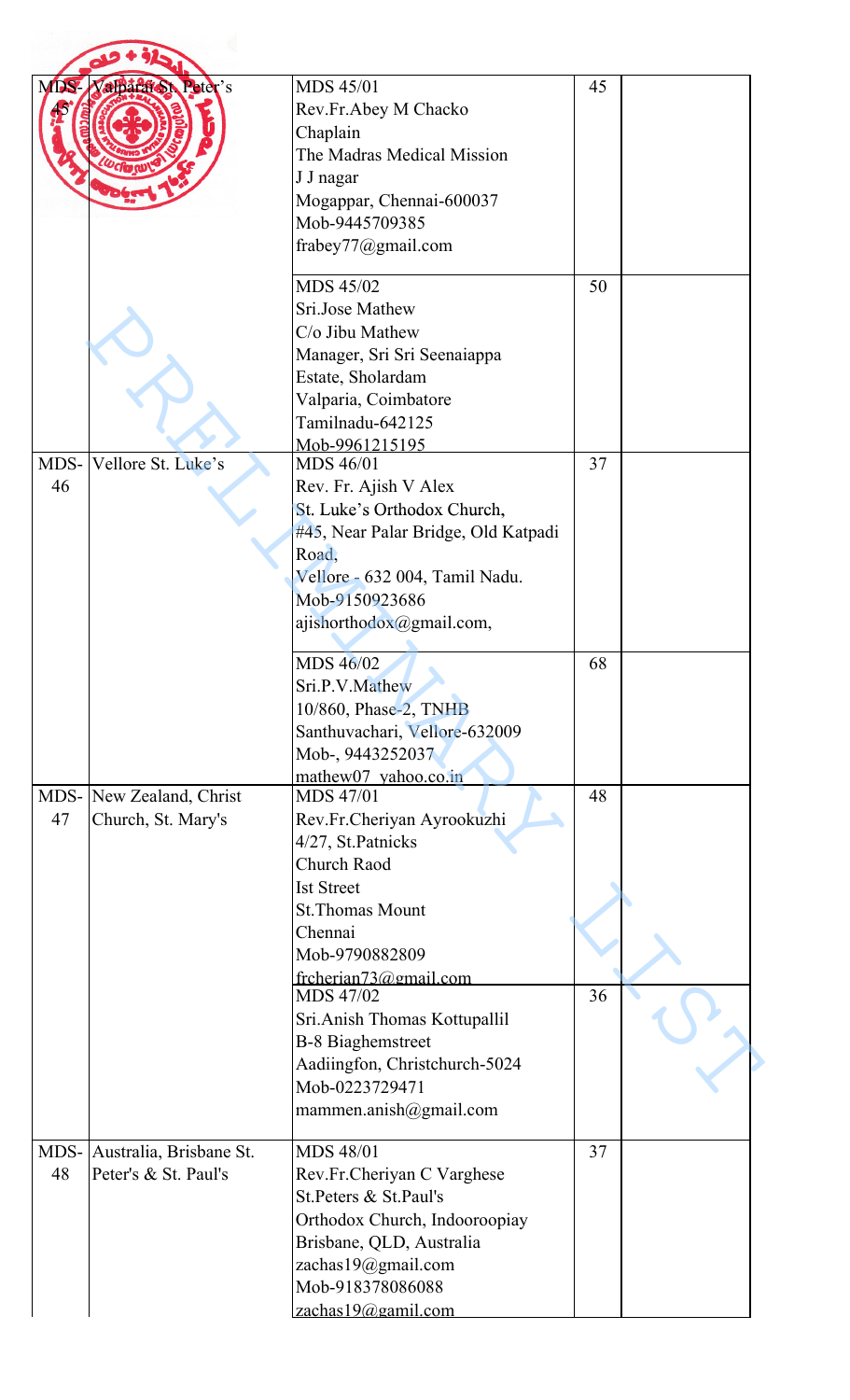|      |                         | MDS 48/02                                         | 63 |  |
|------|-------------------------|---------------------------------------------------|----|--|
|      |                         | Sri.Chacko Thomas                                 |    |  |
|      |                         | <b>Street Spring</b>                              |    |  |
|      |                         | Moutain, Brisbane-4300                            |    |  |
|      |                         | Mob-61 434507683                                  |    |  |
|      |                         | chackothomas25@yahoo.com                          |    |  |
| MDS- | Erode, St. Gregorios    | <b>MDS 49/01</b>                                  | 32 |  |
| 49   |                         | Rev. Fr. Anu K L                                  |    |  |
|      |                         | Aju Bhavan                                        |    |  |
|      |                         | Attuvarathu Veedu                                 |    |  |
|      |                         | Odanavttom PO                                     |    |  |
|      |                         | Kollam-691512                                     |    |  |
|      |                         | Mob-09446275062                                   |    |  |
|      |                         | anuattuvarathu@gmail.com                          |    |  |
|      |                         | MDS 49/02                                         |    |  |
|      |                         |                                                   | 52 |  |
|      |                         | Sri.P.P.David                                     |    |  |
|      |                         | Pulikottil(H)<br>12/1 Pettaikadu                  |    |  |
|      |                         |                                                   |    |  |
|      |                         | Chihode, Erode-638102<br>Mob-9443912948           |    |  |
|      |                         | davidengineering2000@yahoo.com                    |    |  |
|      |                         |                                                   |    |  |
| 50   | Australia, Clayton, St. | <b>MDS-50/01</b>                                  | 34 |  |
|      | Gregorios               | Rev.Fr. Sam Baby                                  |    |  |
|      |                         | Plamuttathu Puthenveedu,                          |    |  |
|      |                         | Moonnalam, Adoor P.O.,                            |    |  |
|      |                         | Pathanamthitta 691523.                            |    |  |
|      |                         | Mob: 91-9497468179                                |    |  |
|      |                         | sambaby88@gmail.com                               |    |  |
|      |                         | <b>MDS-50/02</b>                                  | 50 |  |
|      |                         | Sri. Laji George                                  |    |  |
|      |                         | I Mayfair Crescent,                               |    |  |
|      |                         | Narrewarrew, VIC 3805                             |    |  |
|      |                         | Mob: 0411640445                                   |    |  |
|      |                         | laji george $44$ @yahoo.com                       | 52 |  |
|      |                         | <b>MDS-50/03</b>                                  |    |  |
|      |                         | Sri. Regi K. Mathew                               |    |  |
|      |                         | 110 Skyline Way,                                  |    |  |
|      |                         | Brewick - VIC 3806                                |    |  |
|      |                         | Mob: +61430001132                                 |    |  |
|      |                         | regi.mathew18@gmail.com                           |    |  |
|      |                         | <b>ELECTED MANAGING COMMITTEE MEMBERS 2017-22</b> |    |  |

| Rev.Fr. Abraham Jacob                         |  |
|-----------------------------------------------|--|
| 63/3, Sharon Apartments,                      |  |
| Chennai, Battai Road,                         |  |
| Villivakkam, Chennai-6000049.                 |  |
| Mob: 9444173243, 9003022246                   |  |
| fr.abrahamjacob $\omega$ yahoo.com            |  |
| $\alpha$ abrahamjacobachen $\alpha$ gmail.com |  |
|                                               |  |